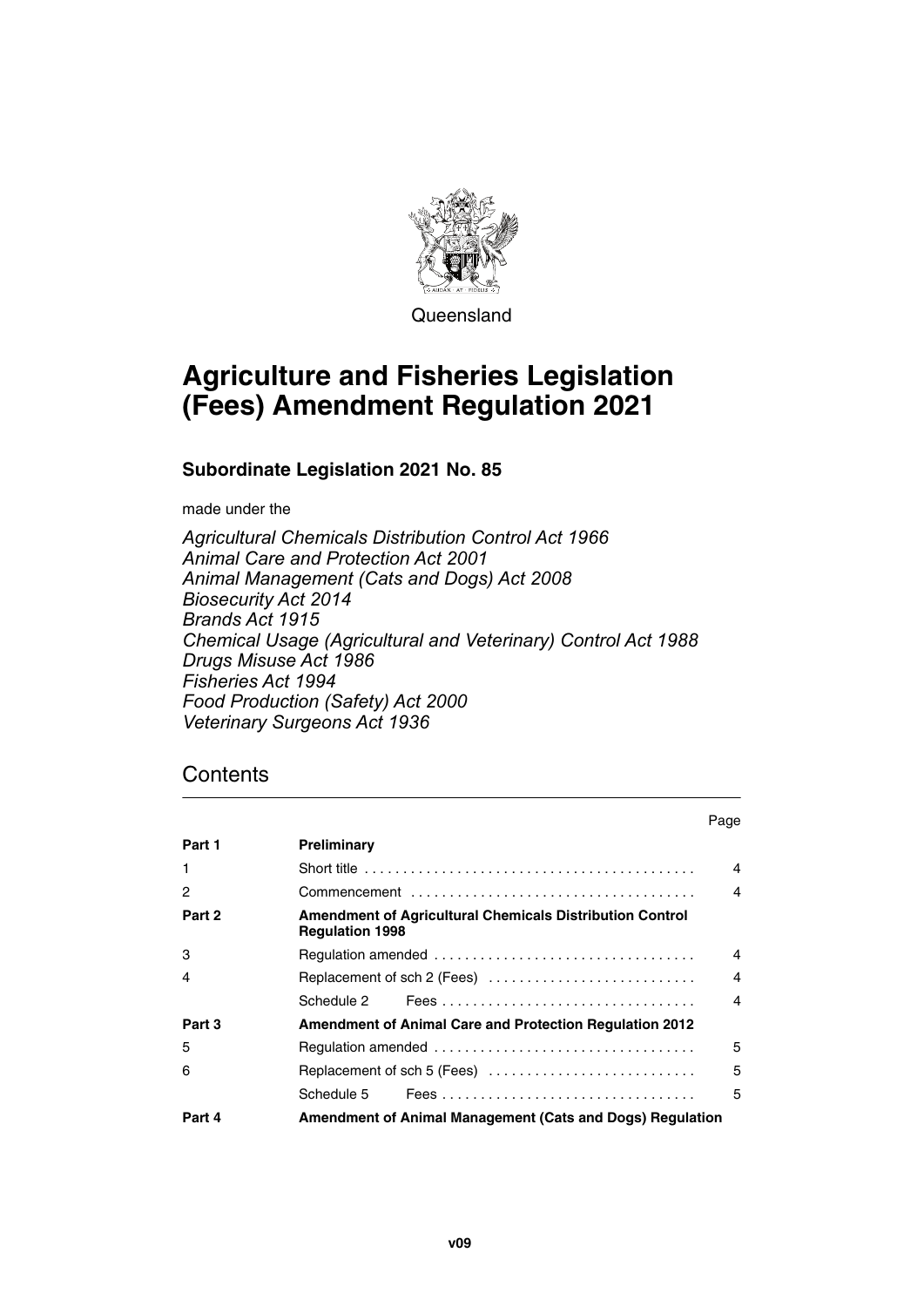Agriculture and Fisheries Legislation (Fees) Amendment Regulation 2021

#### **Contents**

|         | 2019                           |                                                                                                                         |                |
|---------|--------------------------------|-------------------------------------------------------------------------------------------------------------------------|----------------|
| 7       |                                |                                                                                                                         | 6              |
| 8       |                                | Replacement of sch 1 (Fees)                                                                                             | $\overline{7}$ |
|         | Schedule 1                     |                                                                                                                         | $\overline{7}$ |
| Part 5  |                                | <b>Amendment of Biosecurity Regulation 2016</b>                                                                         |                |
| 9       |                                |                                                                                                                         | $\overline{7}$ |
| 10      |                                | Replacement of sch 10 (Fees)                                                                                            | $\overline{7}$ |
|         | Schedule 10                    |                                                                                                                         | $\overline{7}$ |
| Part 6  |                                | <b>Amendment of Brands Regulation 2012</b>                                                                              |                |
| 11      |                                |                                                                                                                         | 10             |
| 12      |                                | Replacement of sch 7 (Fees)                                                                                             | 10             |
|         | Schedule 7                     |                                                                                                                         | 10             |
| Part 7  | <b>Control Regulation 2017</b> | <b>Amendment of Chemical Usage (Agricultural and Veterinary)</b>                                                        |                |
| 13      |                                |                                                                                                                         | 11             |
| 14      |                                | Amendment of s 37 (Hourly fee)                                                                                          | 11             |
| Part 8  |                                | <b>Amendment of Drugs Misuse Regulation 1987</b>                                                                        |                |
| 15      |                                |                                                                                                                         | 12             |
| 16      |                                | Replacement of s 28 (Licence fees)                                                                                      | 12             |
|         | 28                             | Licence fees-Act, ss 54 and 65                                                                                          | 12             |
| Part 9  |                                | <b>Amendment of Fisheries (General) Regulation 2019</b>                                                                 |                |
| 17      |                                |                                                                                                                         | 12             |
| 18      |                                | Replacement of schs 5 and 6                                                                                             | 12             |
|         | Schedule 5                     | Fees for resource allocation authorities and fish<br>movement exemption notices                                         | 13             |
|         | Schedule 6                     | Other fees $\ldots \ldots \ldots \ldots \ldots \ldots \ldots \ldots$                                                    | 14             |
| Part 10 |                                | Amendment of Fisheries Legislation Amendment Regulation 2020                                                            |                |
| 19      |                                |                                                                                                                         | 20             |
| 20      |                                | Insertion of new s 192A $\ldots$ , $\ldots$ , $\ldots$ , $\ldots$ , $\ldots$ , $\ldots$ , $\ldots$ , $\ldots$           | 20             |
|         | 192A                           | Amendment of s 141 (Additional provision about annual fees<br>for a licence, fishery symbol or quota authority) $\dots$ | 20             |
| 21      |                                | Amendment of s 195 (Amendment of sch 6 (Other fees))                                                                    | 21             |
| Part 11 |                                | Amendment of Food Production (Safety) Regulation 2014                                                                   |                |
| 22      |                                |                                                                                                                         | 24             |
| 23      |                                | Amendment of s 29 (Fees for accreditation-Act, s 44)                                                                    | 24             |
| 24      |                                | Amendment of s 31 (Fees for approval as auditor-Act, s 60).                                                             | 24             |
| 25      |                                | Replacement of sch 1 (Fees)                                                                                             | 24             |
| Page 2  |                                | 2021 SL No. 85                                                                                                          |                |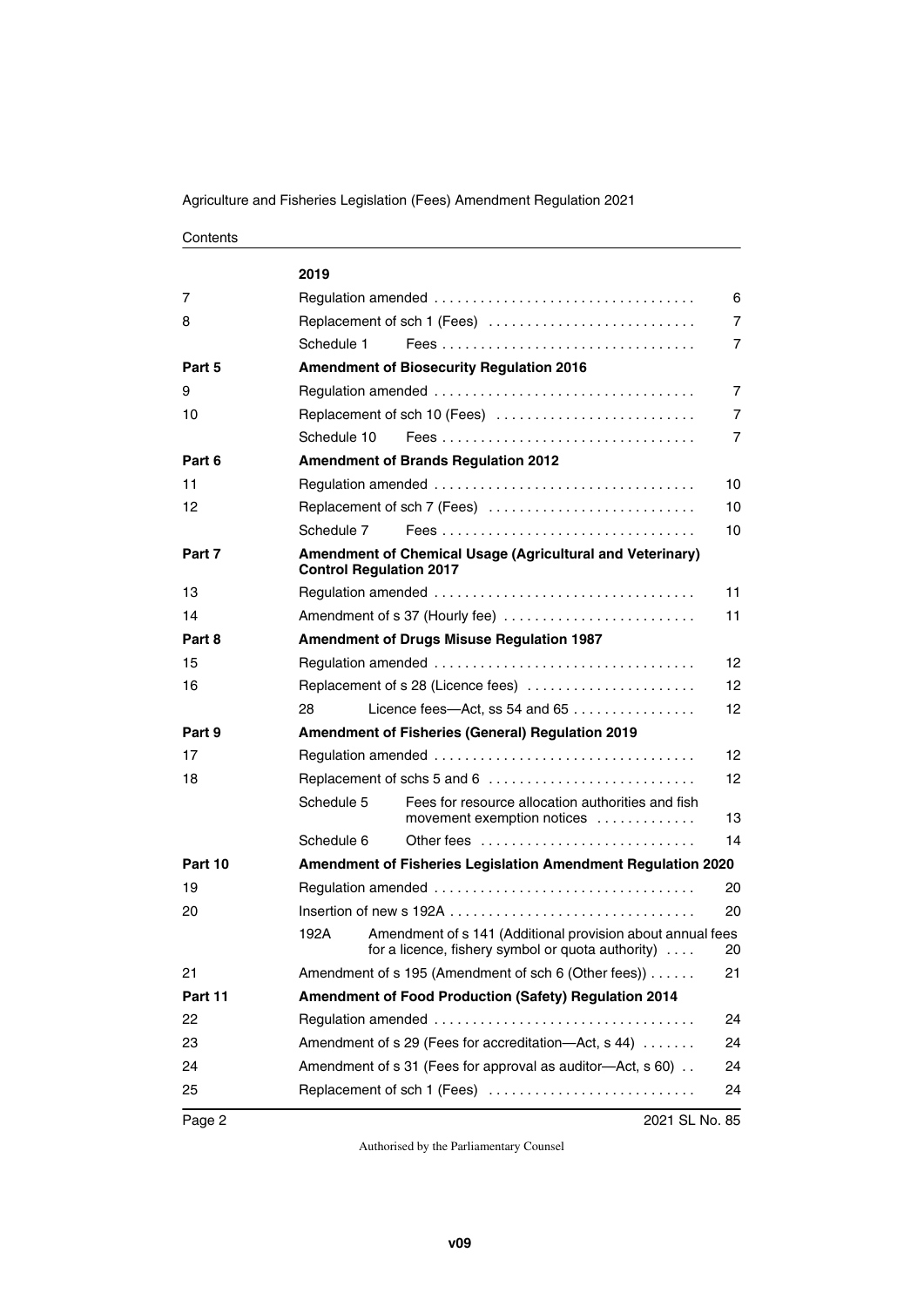Agriculture and Fisheries Legislation (Fees) Amendment Regulation 2021

#### **Contents**

|         |                                                         | 24  |
|---------|---------------------------------------------------------|-----|
| Part 12 | <b>Amendment of Veterinary Surgeons Regulation 2016</b> |     |
| 26      |                                                         |     |
| 27      |                                                         | -27 |
|         | Schedule 3 Fees expressions are accessoring to the      | 27  |
|         |                                                         |     |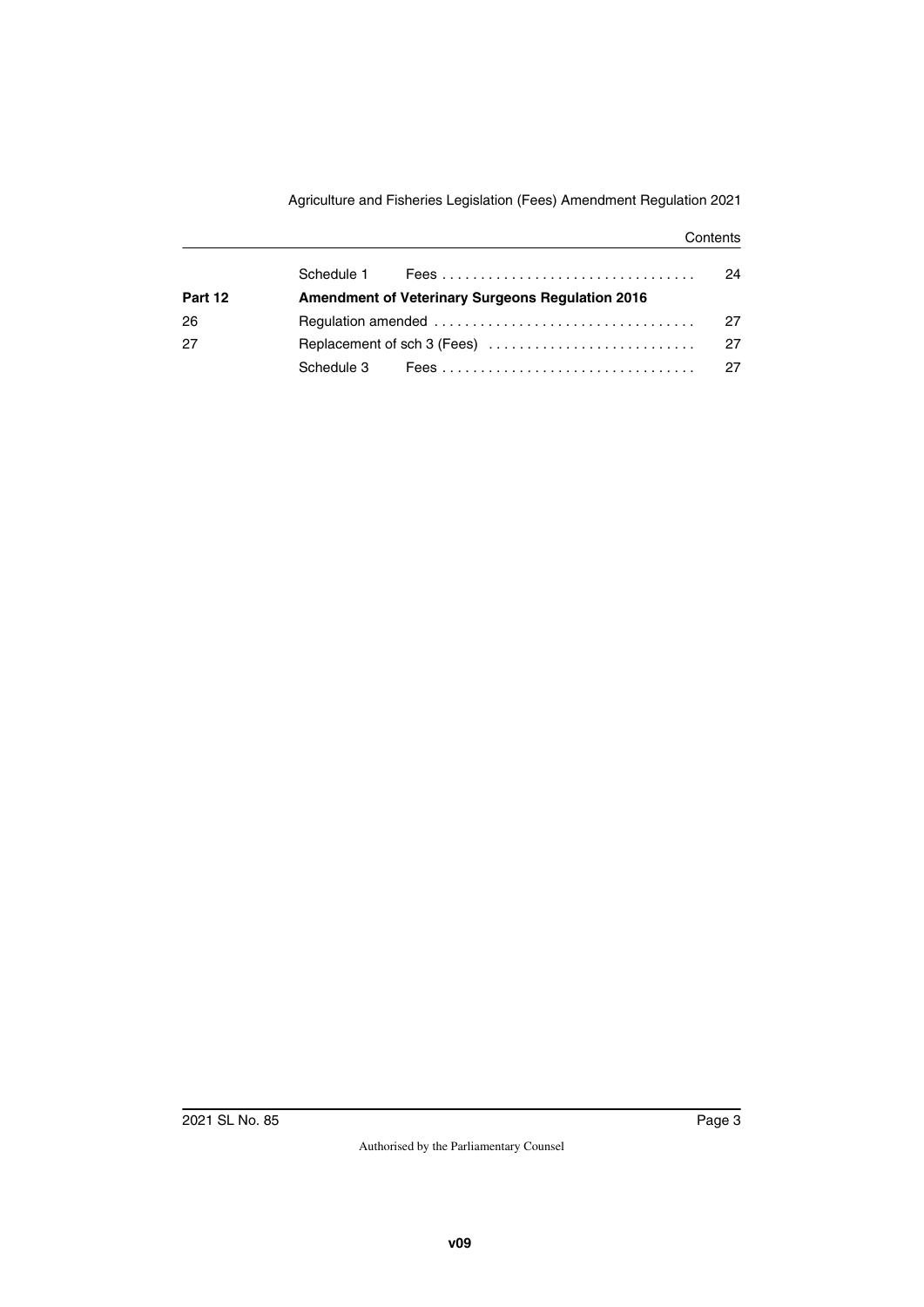Agriculture and Fisheries Legislation (Fees) Amendment Regulation 2021 Part 1 Preliminary

<span id="page-3-0"></span> $[s 1]$ 

# Part 1 **Preliminary**

#### <span id="page-3-2"></span>**1 Short title**

<span id="page-3-3"></span><span id="page-3-1"></span>This regulation may be cited as the *Agriculture and Fisheries Legislation (Fees) Amendment Regulation 2021*.

#### <span id="page-3-4"></span>**2 Commencement**

<span id="page-3-7"></span><span id="page-3-5"></span>This regulation, other than part 10, commences on 1 July 2021.

### <span id="page-3-6"></span>**Part 2 Amendment of Agricultural Chemicals Distribution Control Regulation 1998**

#### <span id="page-3-8"></span>**3 Regulation amended**

<span id="page-3-9"></span>This part amends the *Agricultural Chemicals Distribution Control Regulation 1998*.

#### <span id="page-3-10"></span>**4 Replacement of sch 2 (Fees)**

<span id="page-3-11"></span>Schedule 2—

<span id="page-3-12"></span>*omit, insert—*

### <span id="page-3-13"></span>**Schedule 2 Fees**

section 45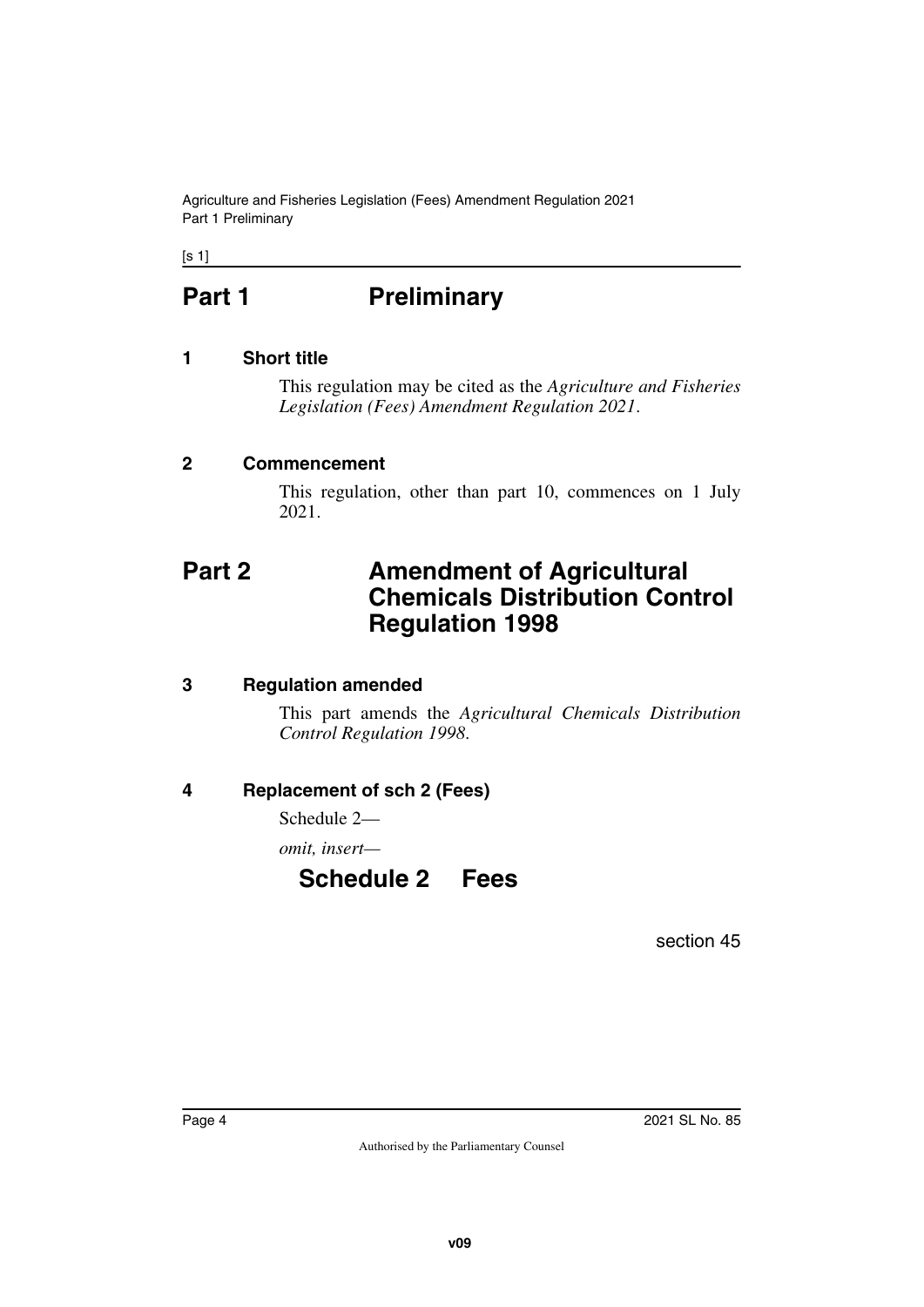[s 5]

**\$**

| Application for aerial distribution contractor licence,<br>commercial operator's licence, ground distribution<br>contractor's licence or pilot chemical rating licence (Act, s<br>$17(1)(b)$ —             |       |
|------------------------------------------------------------------------------------------------------------------------------------------------------------------------------------------------------------|-------|
| (a) for 1 year                                                                                                                                                                                             | 35.10 |
| (b) for $3$ years                                                                                                                                                                                          | 82.50 |
| Application for renewal of aerial distribution contractor<br>licence, commercial operator's licence, ground<br>distribution contractor's licence or pilot chemical rating<br>licence (Act, s $19(3)(b)$ )— |       |
| (a) for 1 year                                                                                                                                                                                             | 23.65 |
| (b) for $3$ years                                                                                                                                                                                          | 70.95 |
|                                                                                                                                                                                                            |       |

### <span id="page-4-0"></span>**Part 3 Amendment of Animal Care and Protection Regulation 2012**

#### <span id="page-4-2"></span>**5 Regulation amended**

<span id="page-4-3"></span><span id="page-4-1"></span>This part amends the *Animal Care and Protection Regulation 2012*.

#### <span id="page-4-4"></span>**6 Replacement of sch 5 (Fees)**

<span id="page-4-5"></span>Schedule 5—

<span id="page-4-6"></span>*omit, insert—*

### <span id="page-4-7"></span>**Schedule 5 Fees**

section 11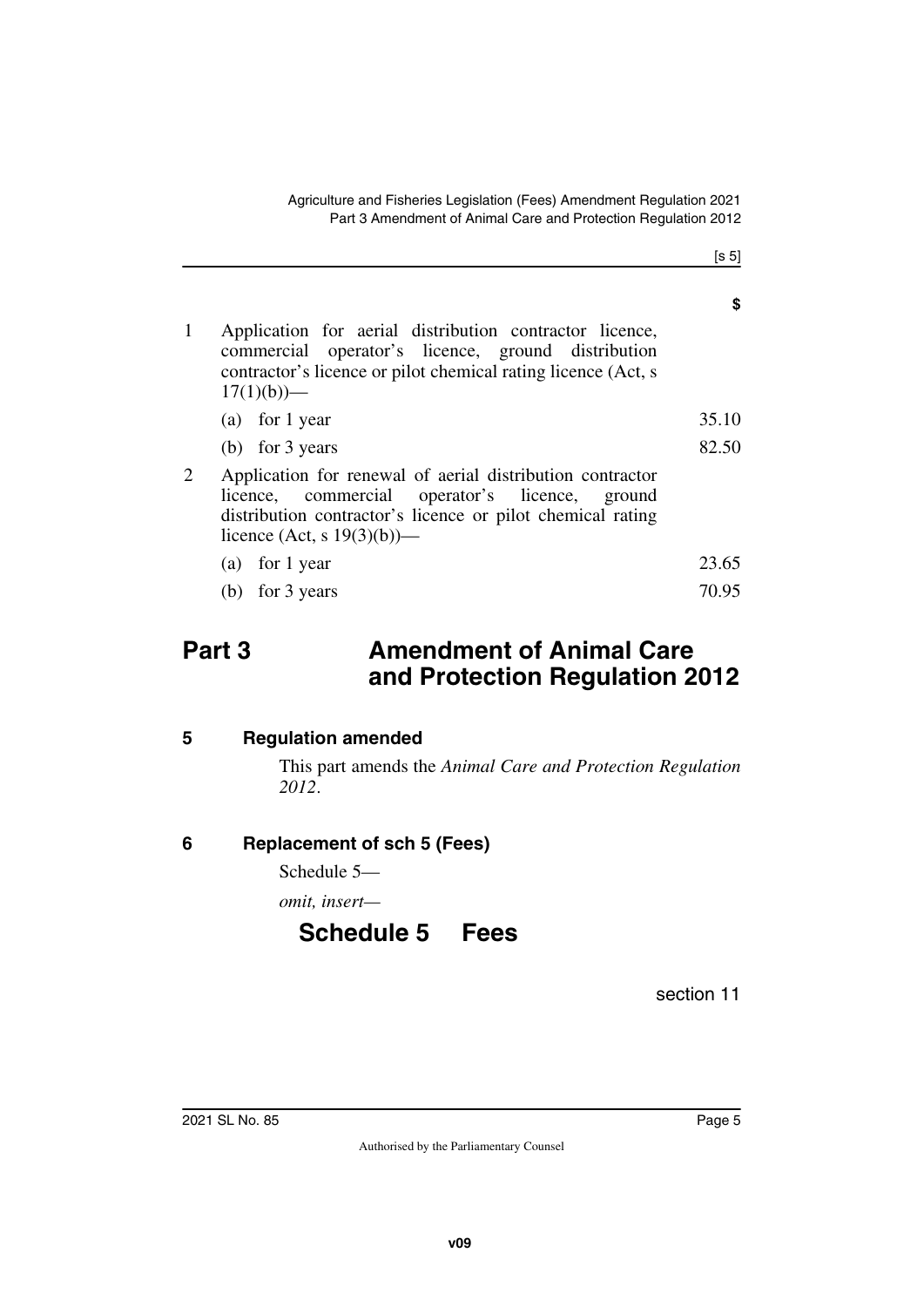| ۰.<br>×<br>۰.<br>v<br>. . |  |
|---------------------------|--|
|---------------------------|--|

| $\mathbf{1}$   | Application for, or to renew, registration (Act, s<br>$52(2)(d)$ —                                                                              |          |
|----------------|-------------------------------------------------------------------------------------------------------------------------------------------------|----------|
|                | (a) of an individual                                                                                                                            | 859.15   |
|                | of all State schools, if the application is made by the<br>(b)<br>State on behalf of the schools                                                | 419.05   |
|                | of a corporation that is the governing body of a<br>(c)<br>non-State school                                                                     | 419.05   |
|                | of a corporation, other than a corporation<br>(d)<br>mentioned in paragraph (c), or a public authority, if<br>the corporation or authority has— |          |
|                | (i) less than 10 employees                                                                                                                      | 859.15   |
|                | $(ii)$ 10 to 50 employees                                                                                                                       | 1,289.70 |
|                | (iii) more than 50 employees                                                                                                                    | 1,718.80 |
| $\overline{2}$ | Copy of the register or a part of the register $(Act, s62(c))$                                                                                  | 51.50    |
| 3              | Application for replacement registration certificate (Act,<br>s 88(2)                                                                           | 85.75    |
| 4              | Application for approval to conduct a test or use an<br>animal in a way mentioned in s 92 of the Act (Act, s                                    |          |
|                | 93(2)                                                                                                                                           | 859.15   |

### <span id="page-5-1"></span><span id="page-5-0"></span>**Part 4 Amendment of Animal Management (Cats and Dogs) Regulation 2019**

### <span id="page-5-2"></span>**7 Regulation amended**

<span id="page-5-3"></span>This part amends the *Animal Management (Cats and Dogs) Regulation 2019*.

**\$**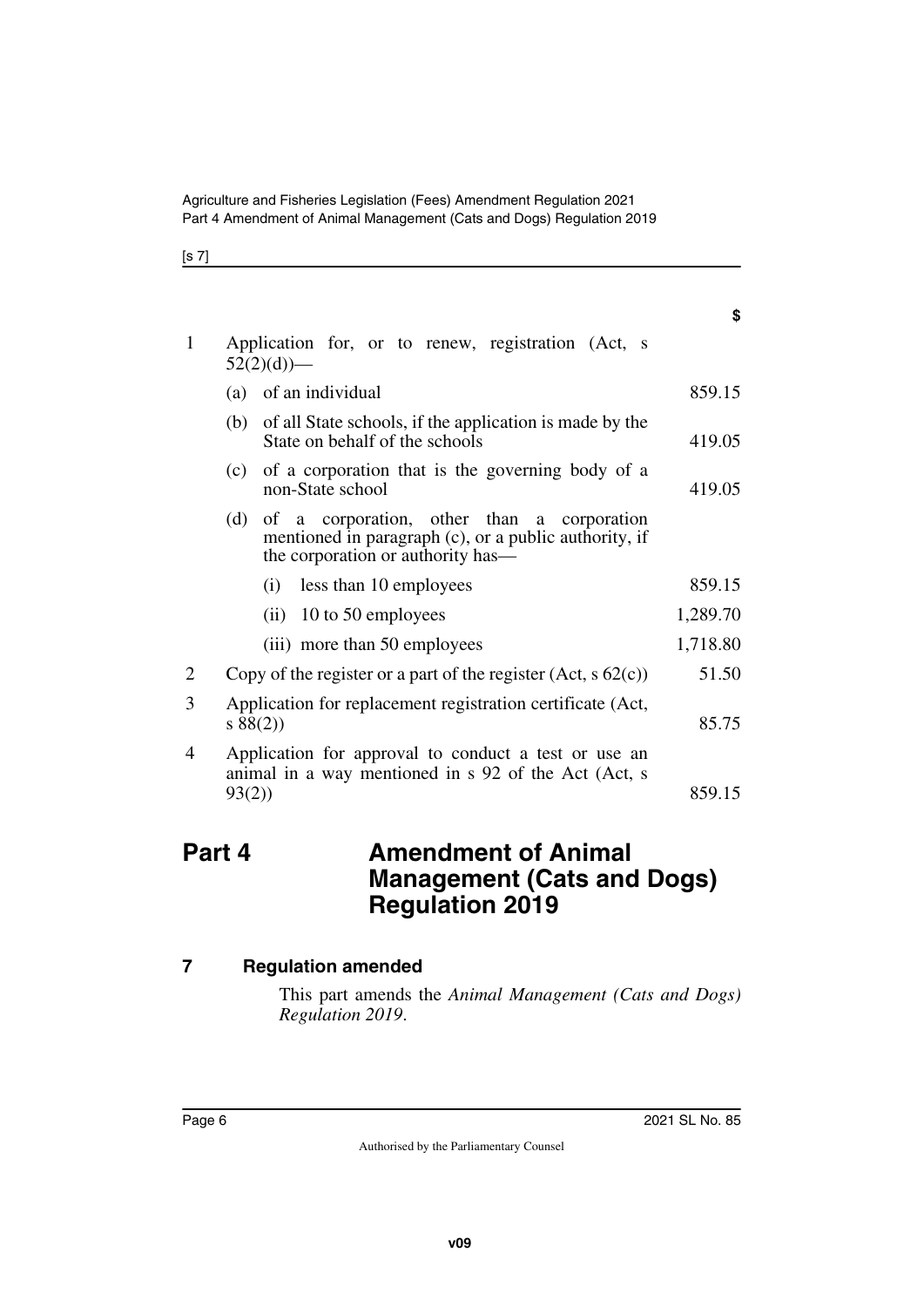#### <span id="page-6-0"></span>**8 Replacement of sch 1 (Fees)**

<span id="page-6-1"></span>Schedule 1—

*omit, insert—*

### <span id="page-6-3"></span><span id="page-6-2"></span>**Schedule 1 Fees**

section 18

**\$**

|   | Application for a licence (Act, s $143(2)(b)$ )                | 1,077.50 |
|---|----------------------------------------------------------------|----------|
|   | Application for renewal of a licence (Act, s $155(2)(c)$ )     | 1,077.50 |
|   | Application for amendment of a licence $(Act, s 158(2)(b))$    | nil      |
| 4 | Application for replacement of a licence (Act, s $170(2)(c)$ ) | nil      |

### <span id="page-6-4"></span>**Part 5** Amendment of Biosecurity **Regulation 2016**

### <span id="page-6-6"></span>**9 Regulation amended**

<span id="page-6-9"></span><span id="page-6-7"></span><span id="page-6-5"></span>This part amends the *Biosecurity Regulation 2016*.

### <span id="page-6-8"></span>**10 Replacement of sch 10 (Fees)**

Schedule 10—

*omit, insert—*

## <span id="page-6-11"></span><span id="page-6-10"></span>**Schedule 10 Fees**

section 127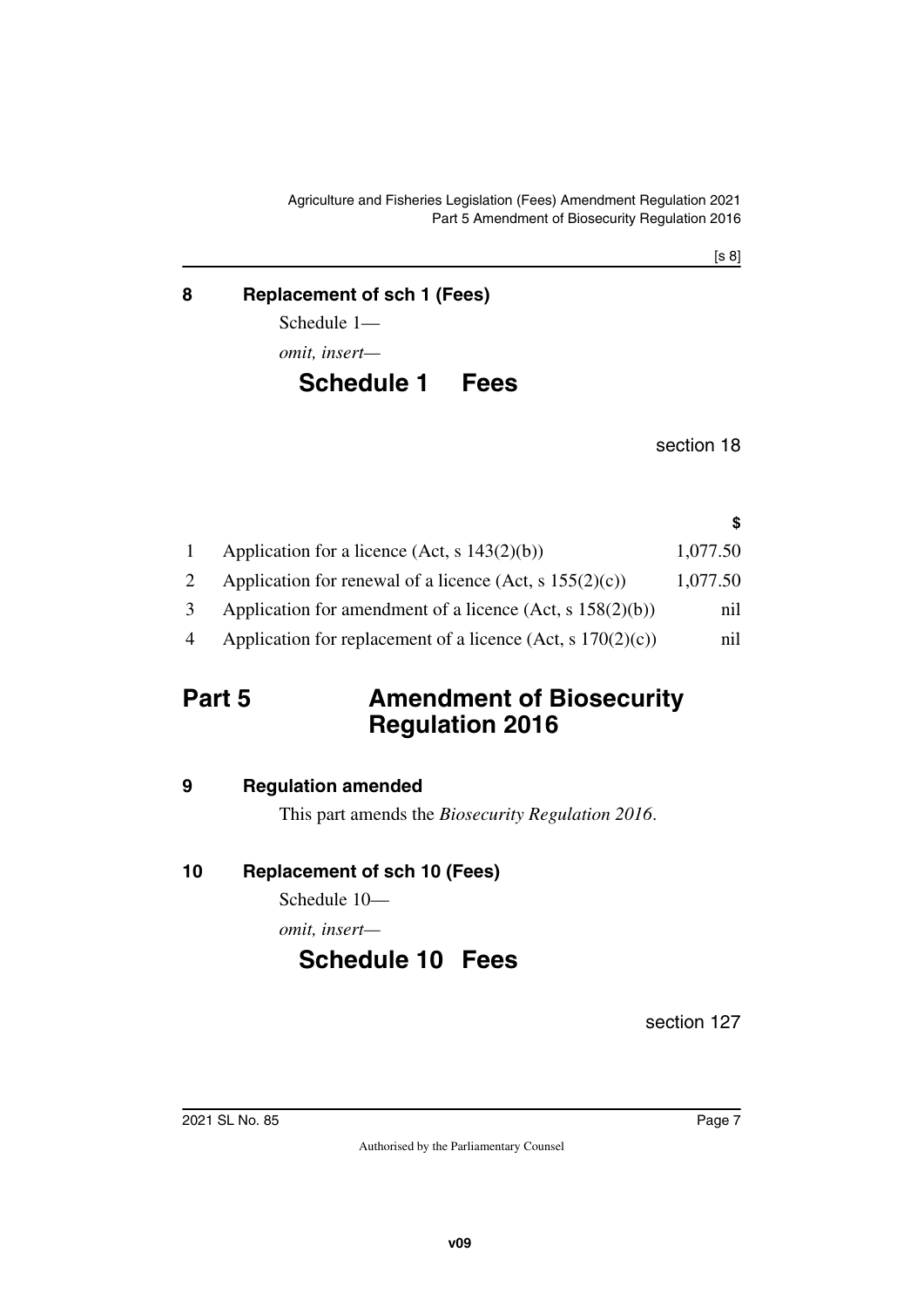[s 10]

|                |     |                                                                                                           | \$     |
|----------------|-----|-----------------------------------------------------------------------------------------------------------|--------|
| $\mathbf{1}$   |     | Application for the registration of a registrable<br>biosecurity entity (Act, s $148(1)(e)$ )—            |        |
|                | (a) | in relation to the keeping of designated animals<br>other than bees, for each year applied for            | 48.30  |
|                | (b) | in relation to the keeping of bees, for each year<br>applied for                                          | 32.60  |
| $\overline{2}$ |     | Renewal of registration of a registered biosecurity entity<br>$(Act, s 156(2)(a))$ —                      |        |
|                | (a) | in relation to the keeping of designated animals<br>other than bees, for each year of registration        | 48.30  |
|                | (b) | in relation to the keeping of bees, for each year of<br>registration                                      | 32.60  |
| 3              |     | Application to end the following declarations (Act,<br>s $164C(b)$ )—                                     |        |
|                |     | (a) the declaration of a place as a restricted place;                                                     | 79.95  |
|                | (b) | the declaration of a designated animal as a restricted<br>animal;                                         | 79.95  |
|                |     | (c) the declaration of designated biosecurity matter as<br>restricted biosecurity matter                  | 79.95  |
| $\overline{4}$ |     | Giving a copy of information held in the biosecurity<br>register (Act, s $173(1)$ )                       | 51.40  |
| 5              |     | Application for a prohibited matter permit or restricted<br>matter permit $(Act, s\ 214(2)(b)(ii))$       | 443.65 |
| 6              |     | Application for renewal of a prohibited matter permit or<br>restricted matter permit (Act, s 225(2)(c))   | 443.65 |
| 7              |     | Application for the transfer of a prohibited matter permit<br>or restricted matter permit (Act, s 230(1)) | 79.95  |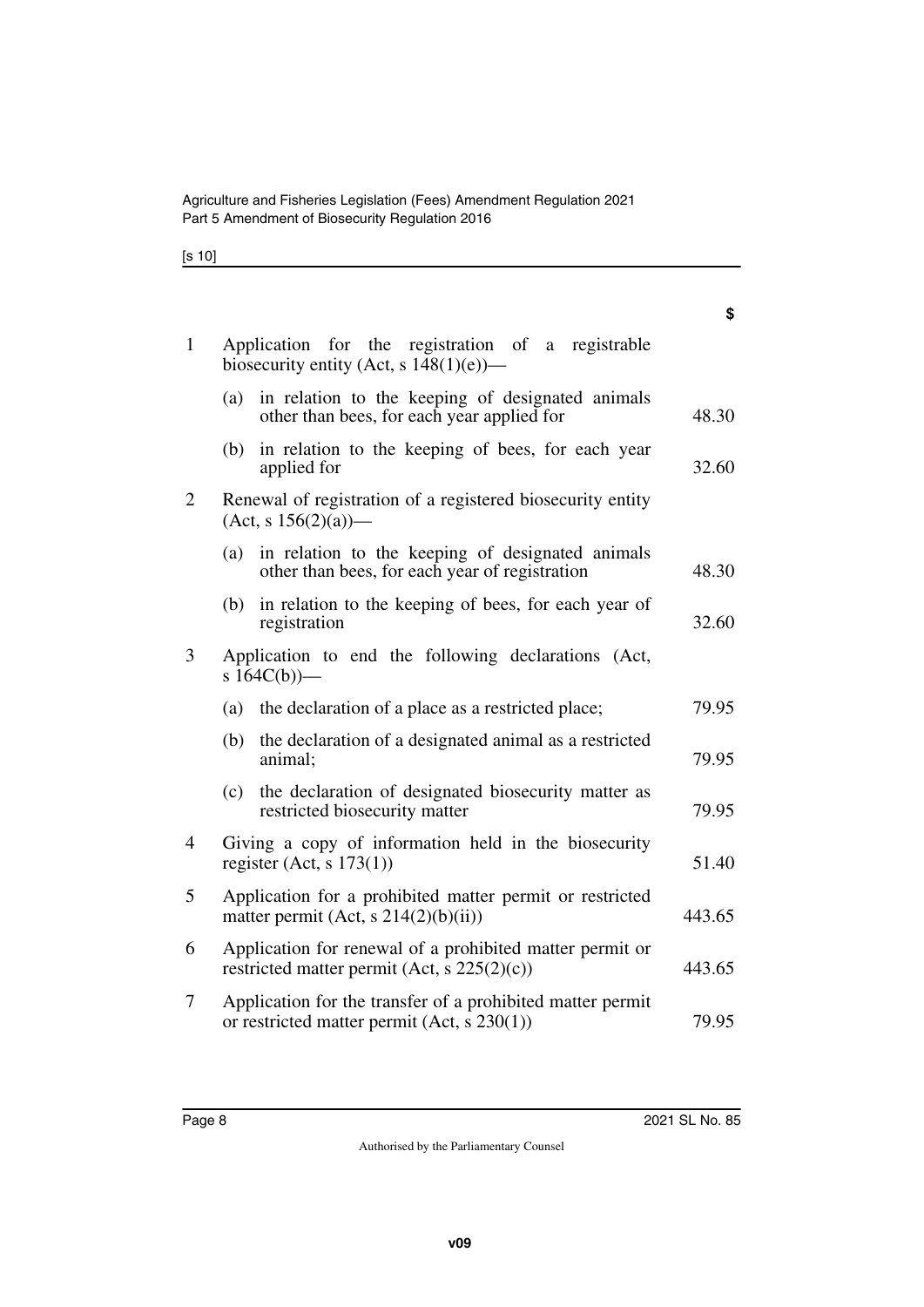|    |                                                                                                                                                   | \$     |
|----|---------------------------------------------------------------------------------------------------------------------------------------------------|--------|
| 8  | Copy of all or part of the information held in the register<br>of prohibited matter and restricted matter permits (Act,<br>$s\,231(4))$           | 51.40  |
| 9  | Inspection of a register of biosecurity orders kept by a<br>chief executive officer of a local government, for each<br>hour (Act, s $379(5)$ )    | 17.10  |
| 10 | Copy of all or part of the information held in a register of<br>biosecurity orders $(Act, s 379(6))$                                              | 51.40  |
| 11 | Application to enter into a compliance agreement with<br>the State, for each year of the term of the agreement<br>applied for $(Act, s \ 396(3))$ | 146.75 |
| 12 | Giving of a biosecurity certificate by an authorised officer<br>who is also an accredited certifier (Act, s 419) if—                              |        |
|    | the authorised officer does not visit a place for the<br>(a)<br>purpose of giving the certificate; and                                            |        |
|    | preparing the certificate takes no more than 15<br>(b)<br>minutes                                                                                 | 54.70  |
| 13 | Application for the grant of an accreditation, for each<br>year of the term of the accreditation applied for (Act,<br>s $420(2)(b)$               | 335.30 |
| 14 | Application for the renewal of an accreditation, for each<br>year of the term of the accreditation applied for (Act,<br>s $432(2)(c)$             | 335.30 |
| 15 | Application for an approval as<br>an auditor<br>(Act,<br>s $460(2)(b)$ , the total of the following fees—                                         |        |
|    | (a) the application fee                                                                                                                           | 165.95 |
|    | the additional fee, for each year of the term of the<br>(b)<br>approval applied for                                                               | 428.35 |
| 16 | Application for the renewal of an approval as an auditor<br>$(Act, s 460(2)(b))$ , the total of the following fees—                               |        |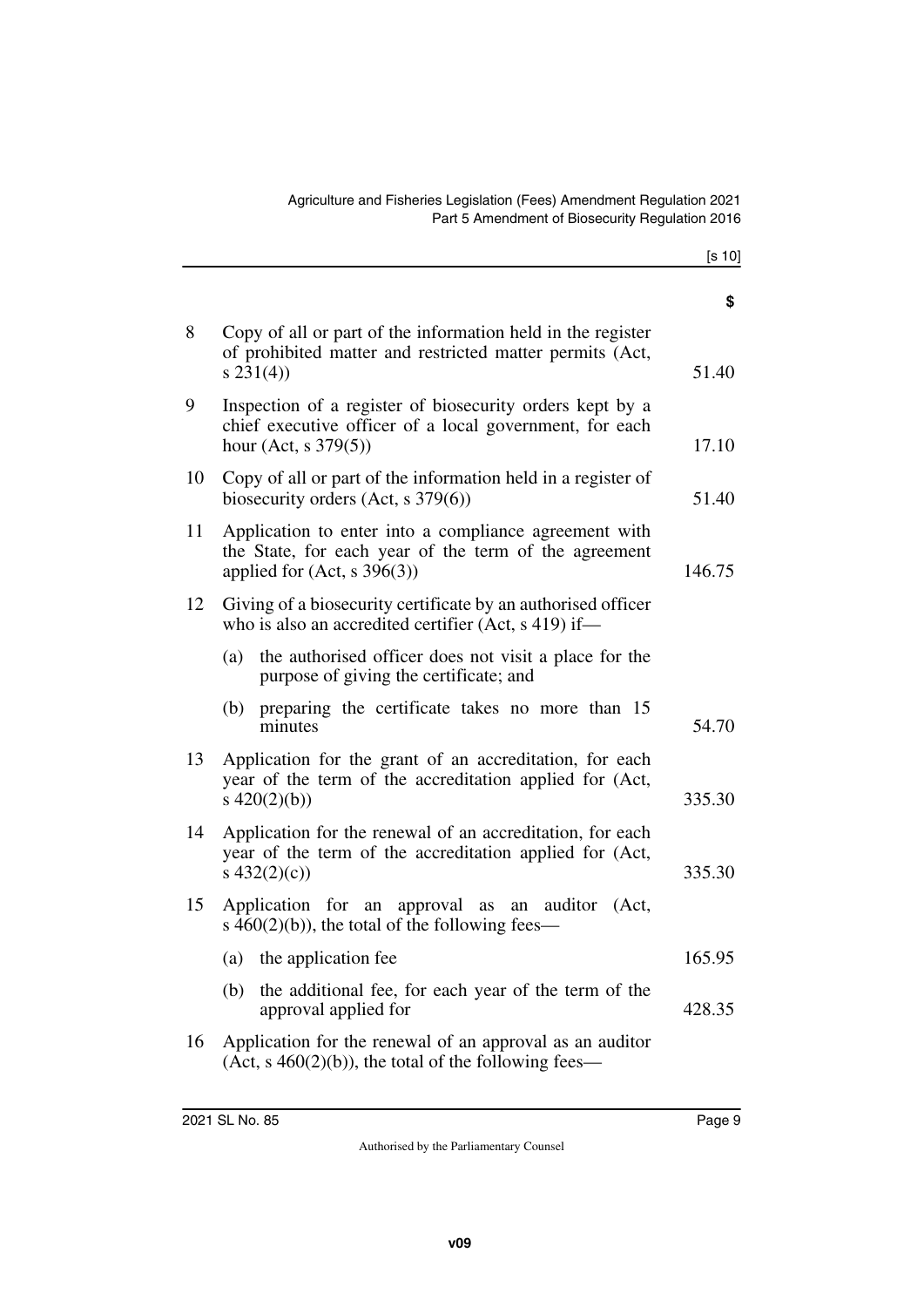[s 11]

|    |     |                                                                                                  | S      |
|----|-----|--------------------------------------------------------------------------------------------------|--------|
|    | (a) | the application fee                                                                              | 165.95 |
|    | (b) | the additional fee, for each year of the term of the<br>approval applied for                     | 428.35 |
| 17 |     | Application for the amendment of the conditions of a<br>relevant authority (Act, s $479(2)(b)$ ) |        |

### <span id="page-9-0"></span>**Part 6 Amendment of Brands Regulation 2012**

<span id="page-9-2"></span>

| 11 | <b>Regulation amended</b> |  |
|----|---------------------------|--|
|    |                           |  |

<span id="page-9-3"></span><span id="page-9-1"></span>This part amends the *Brands Regulation 2012*.

#### <span id="page-9-4"></span>**12 Replacement of sch 7 (Fees)**

<span id="page-9-5"></span>Schedule 7—

*omit, insert—*

### <span id="page-9-7"></span><span id="page-9-6"></span>**Schedule 7 Fees**

section 9

**\$**

| $\mathbf{1}$   | Registration of a 3-piece horse and cattle brand     | 111.10 |
|----------------|------------------------------------------------------|--------|
| 2              | Registration of a cattle earmark                     | 111.10 |
| 3              | Registration of a symbol brand                       | 322.25 |
| $\overline{4}$ | Transfer of a 3-piece horse and cattle brand         | 53.40  |
| 5 <sup>5</sup> | Transfer of a symbol brand                           | 53.40  |
| 6              | Registration of a sheep letter or numeral fire brand | 111.10 |
|                |                                                      |        |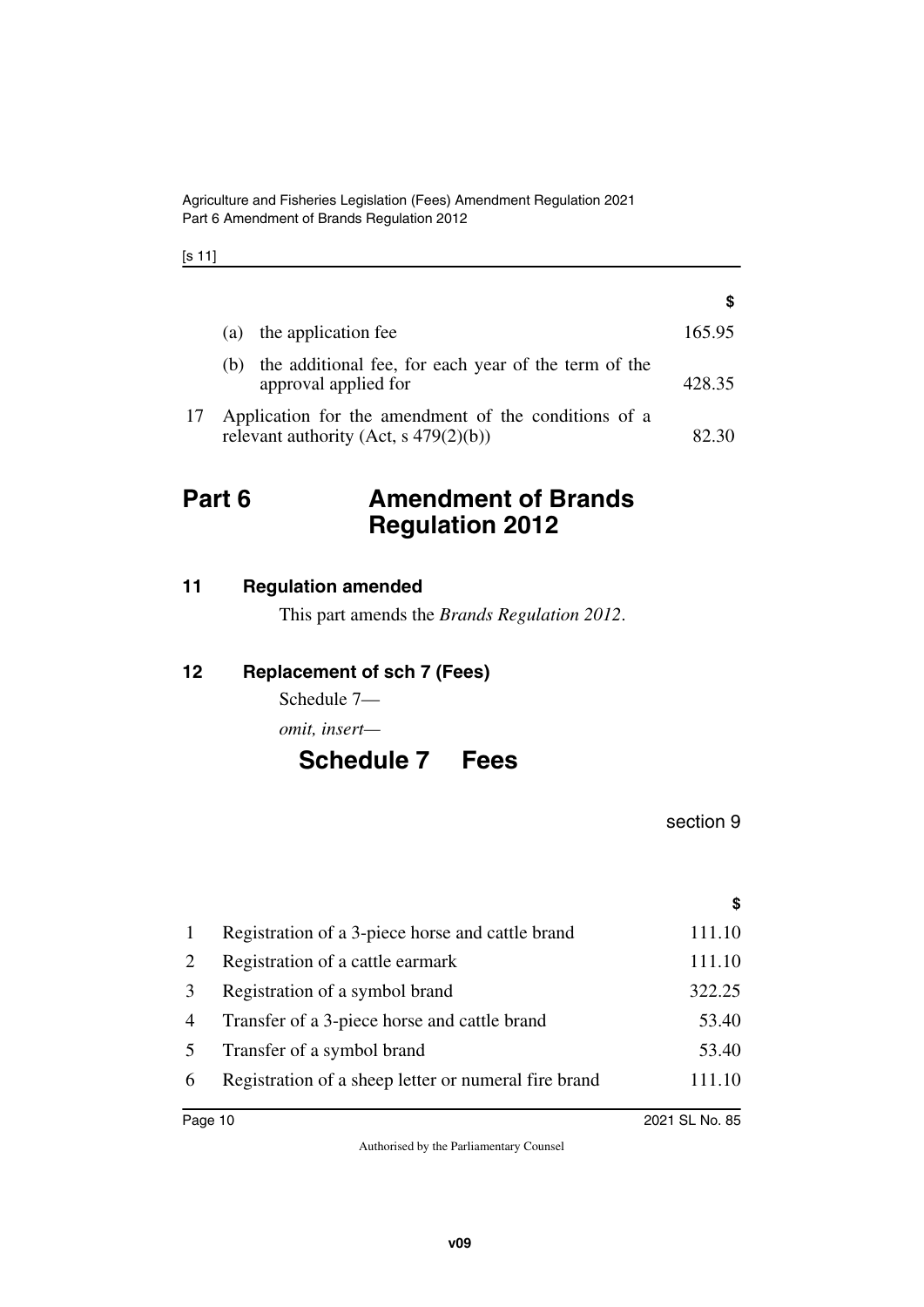Agriculture and Fisheries Legislation (Fees) Amendment Regulation 2021 Part 7 Amendment of Chemical Usage (Agricultural and Veterinary) Control Regulation 2017

[s 13]

| $\tau$ | Registration of a sheep letter or numeral paint brand | 111.10 |
|--------|-------------------------------------------------------|--------|
| 8      | Registration of a sheep symbol fire brand             | 120.55 |
| 9      | Registration of a sheep symbol paint brand            | 120.55 |
| 10     | Registration of a sheep earmark                       | 111.10 |
| 11     | Transfer of a sheep letter or numeral fire brand      | 53.40  |
| 12     | Transfer of a sheep letter or numeral paint brand     | 53.40  |
| 13     | Transfer of a sheep symbol fire brand                 | 53.40  |
| 14     | Transfer of a sheep symbol paint brand                | 53.40  |
| 15     | Transfer of a sheep earmark                           | 53.40  |
| 16     | Registration of a pig brand                           | 53.40  |
| 17     | Transfer of a pig brand                               | 53.40  |

## <span id="page-10-1"></span><span id="page-10-0"></span>**Part 7** Amendment of Chemical Usage **(Agricultural and Veterinary) Control Regulation 2017**

#### <span id="page-10-2"></span>**13 Regulation amended**

<span id="page-10-3"></span>This part amends the *Chemical Usage (Agricultural and Veterinary) Control Regulation 2017*.

### <span id="page-10-4"></span>**14 Amendment of s 37 (Hourly fee)**

<span id="page-10-5"></span>(1) Section 37(2)(a), '\$51.50' *omit, insert—*

\$52.40

(2) Section 37(2)(b), '\$77.60' *omit, insert—*

\$78.90

(3) Section 37(3), '\$103.55'—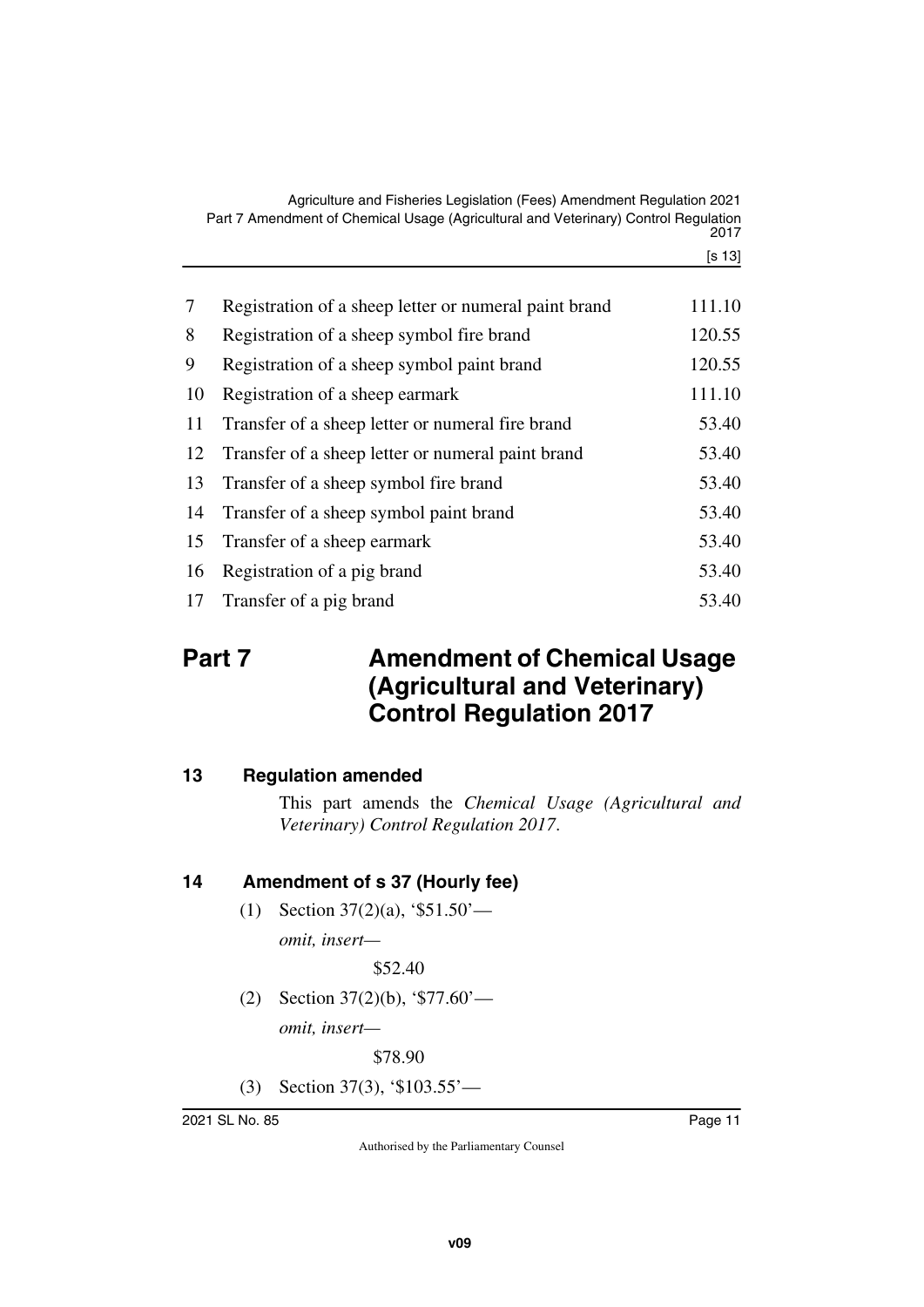Agriculture and Fisheries Legislation (Fees) Amendment Regulation 2021 Part 8 Amendment of Drugs Misuse Regulation 1987

[s 15]

*omit, insert—*

<span id="page-11-1"></span>\$105.30

### <span id="page-11-0"></span>**Part 8 Amendment of Drugs Misuse Regulation 1987**

#### <span id="page-11-2"></span>**15 Regulation amended**

<span id="page-11-5"></span><span id="page-11-3"></span>This part amends the *Drugs Misuse Regulation 1987*.

#### <span id="page-11-4"></span>**16 Replacement of s 28 (Licence fees)**

Section 28—

*omit, insert—*

#### <span id="page-11-7"></span><span id="page-11-6"></span>**28 Licence fees—Act, ss 54 and 65**

- (1) For section  $54(2)(a)$  of the Act, the application fee prescribed is \$515.35.
- <span id="page-11-9"></span>(2) For section  $65(2)(d)(i)$  of the Act, the licence renewal fee prescribed is \$206.25.

### <span id="page-11-8"></span>**Part 9 Amendment of Fisheries (General) Regulation 2019**

#### <span id="page-11-10"></span>**17 Regulation amended**

<span id="page-11-13"></span><span id="page-11-11"></span>This part amends the *Fisheries (General) Regulation 2019*.

#### <span id="page-11-12"></span>**18 Replacement of schs 5 and 6**

Schedules 5 and 6—

*omit, insert—*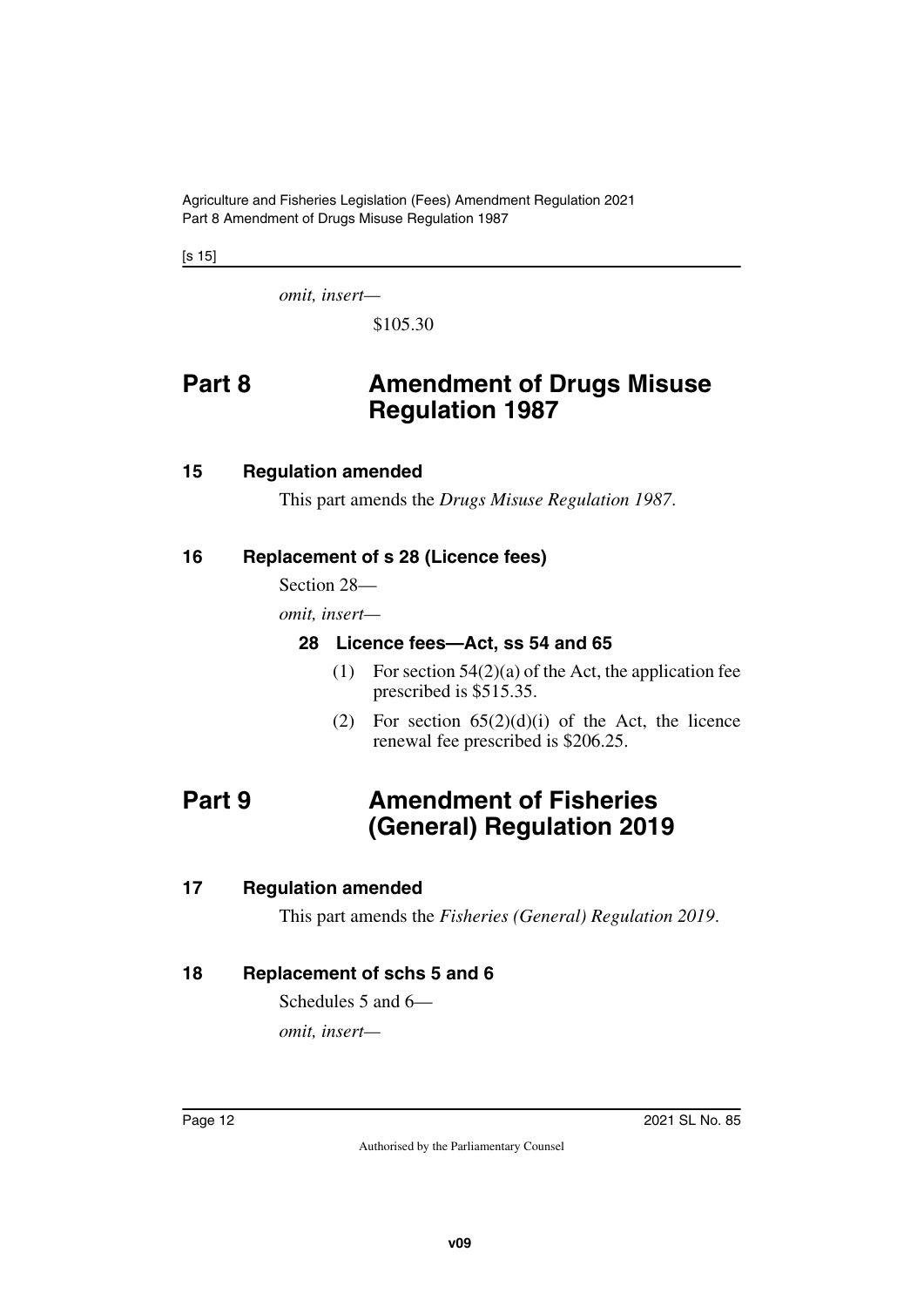[s 18]

### <span id="page-12-1"></span><span id="page-12-0"></span>**Schedule 5 Fees for resource allocation authorities and fish movement exemption notices**

section 137

**\$**

## **Part 1** Resource allocation **authorities**

| $\mathbf{1}$ | Assessment of application for resource allocation<br>authority (Act, s $54(1)(b)$ )— |                                                                                                                                                    |           |  |  |
|--------------|--------------------------------------------------------------------------------------|----------------------------------------------------------------------------------------------------------------------------------------------------|-----------|--|--|
|              | (a)                                                                                  | for a prescribed declared fish habitat area<br>development-                                                                                        |           |  |  |
|              |                                                                                      | for a level 1 assessment<br>(i)                                                                                                                    | 636.95    |  |  |
|              |                                                                                      | (ii) for a level 2 assessment                                                                                                                      | 1,961.70  |  |  |
|              |                                                                                      | (iii) for a level 3 assessment                                                                                                                     | 3,760.10  |  |  |
|              |                                                                                      | (iv) for a level 4 assessment                                                                                                                      | 7,682.40  |  |  |
|              |                                                                                      | $(v)$ for a level 5 assessment                                                                                                                     | 19,125.45 |  |  |
|              | (b)                                                                                  | for a development that is—                                                                                                                         |           |  |  |
|              |                                                                                      | building work mentioned in the<br>(i)<br>Planning Regulation 2017, schedule 24,<br>definition non-referable building work,<br>paragraph $(d)$ ; or |           |  |  |
|              |                                                                                      | operational work impacting on marine<br>(ii)<br>plants that are dead marine wood on<br>unallocated State land for trade or<br>commerce             | 636.95    |  |  |
|              | (c)                                                                                  | for prescribed aquaculture development—                                                                                                            |           |  |  |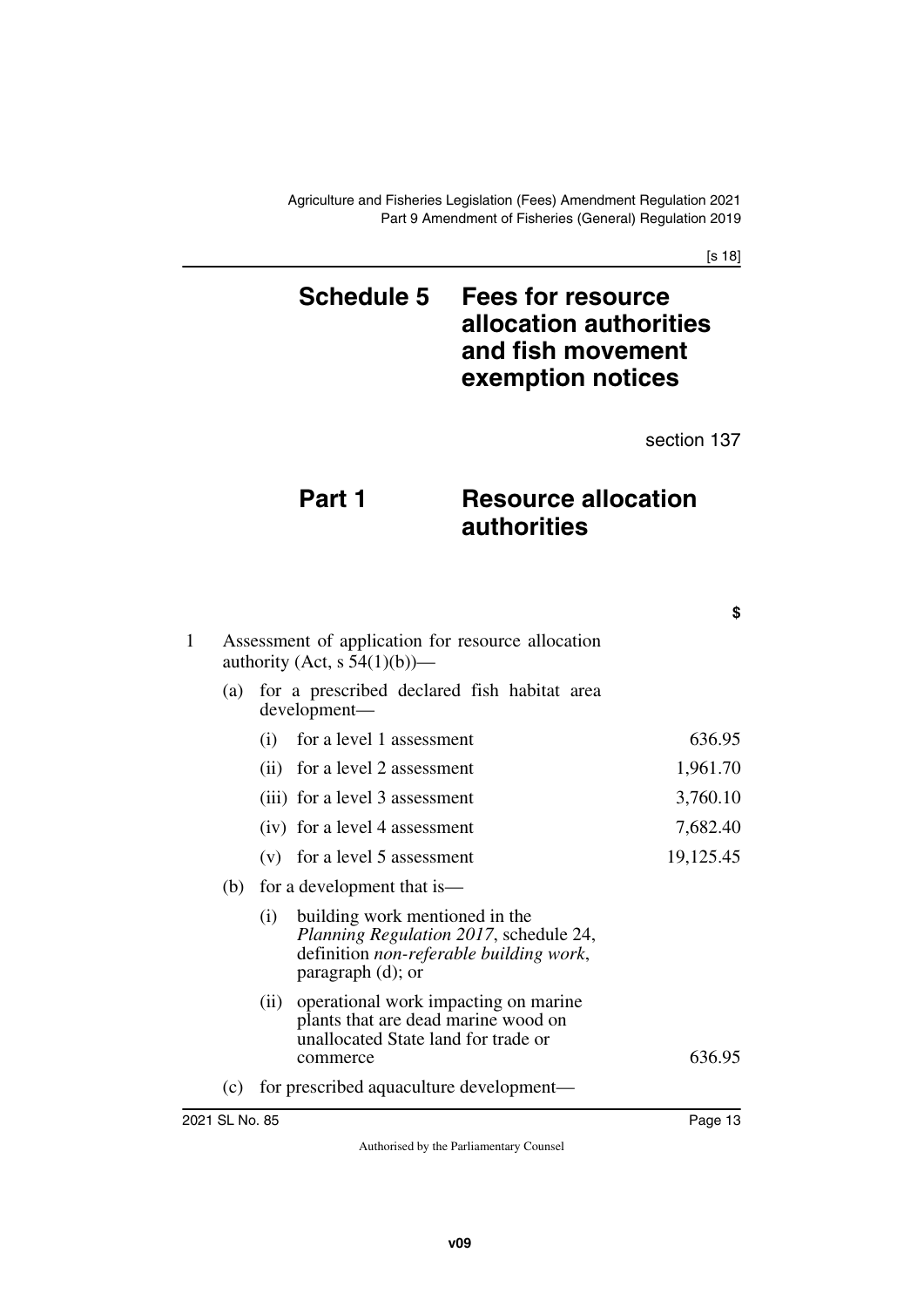Agriculture and Fisheries Legislation (Fees) Amendment Regulation 2021 Part 9 Amendment of Fisheries (General) Regulation 2019

| ł |  |
|---|--|
|---|--|

| for a level 1 assessment<br>(i)                   | 636.95    |
|---------------------------------------------------|-----------|
| for a level 2 assessment<br>(i)                   | 1,961.70  |
| (iii) for a level 3 assessment                    | 3,760.10  |
| (iv) for a level 4 assessment                     | 7,682.40  |
| for a level 5 assessment<br>(V)                   | 19,125.45 |
| Assessment of application for renewal of resource |           |
| allocation authority (Act, $s\ 56(4)(b)$ )        | 636.95    |

### **Part 2 Fish movement exemption notices**

| Assessment of application for fish movement<br>exemption notice (Act, s $76E(2)(b)$ )— |           |
|----------------------------------------------------------------------------------------|-----------|
| (a) for a level 1 assessment                                                           | 636.95    |
| (b) for a level 2 assessment                                                           | 1,961.70  |
| (c) for a level 3 assessment                                                           | 3,760.10  |
| (d) for a level 4 assessment                                                           | 7,682.40  |
| (e) for a level 5 assessment                                                           | 19,125.45 |

### <span id="page-13-1"></span><span id="page-13-0"></span>**Schedule 6 Other fees**

sections 139(1), 140, 141(5), definition *additional administrative fee*

### **Part 1 Fees for licences**

**\$**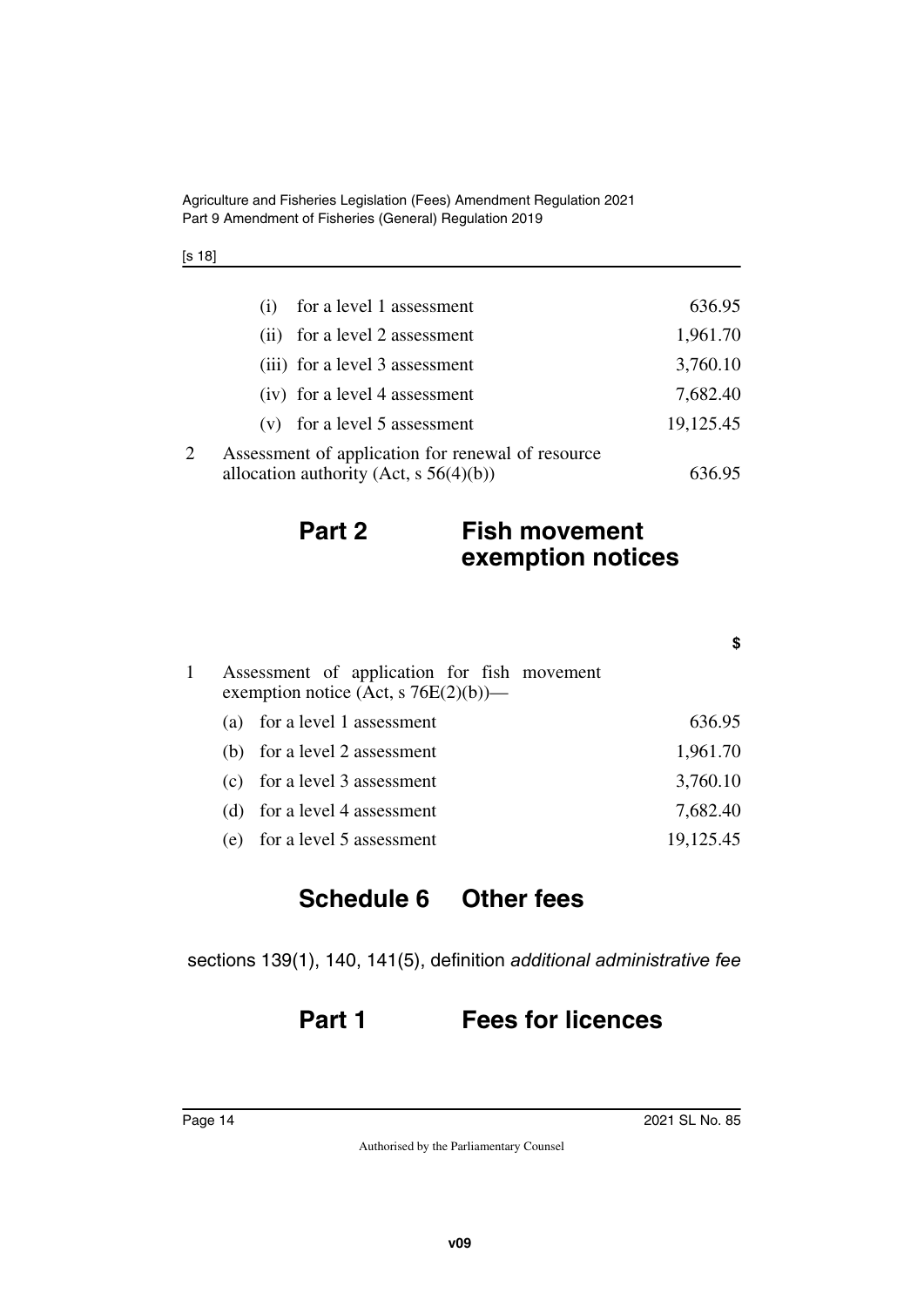|                       |                                                                                 | S.     |
|-----------------------|---------------------------------------------------------------------------------|--------|
|                       | Application for issue of a licence (Act, s)                                     |        |
|                       | 54(1)(b)                                                                        | 346.85 |
| $\mathcal{D}_{\cdot}$ | Annual fee                                                                      | 346.85 |
|                       | Additional administrative fee if annual fee paid<br>in 2 payments (s $141(5)$ ) | 33.95  |

### **Part 2 Fees for fishery symbols or quota authorities**

| <b>Fishery symbol or quota authority</b>                                                              | \$           |
|-------------------------------------------------------------------------------------------------------|--------------|
| <b>Commercial harvest fisheries</b>                                                                   |              |
| A1                                                                                                    | 402.35       |
| A2                                                                                                    | 131.80       |
| B1                                                                                                    | 13.8717/unit |
| D                                                                                                     | 6.9358/unit  |
| E                                                                                                     | 131.80       |
| ${\bf F}$                                                                                             | 131.80       |
| G                                                                                                     | 131.80       |
| H                                                                                                     | 131.80       |
| J1 where a unit equals each whole 100kg entitled<br>to be taken under the licence on which the symbol |              |
| is written                                                                                            | 13.8717/unit |
| JE                                                                                                    | 131.80       |
| O                                                                                                     | 69.3588/area |
| P                                                                                                     | 402.35       |
| W <sub>1</sub>                                                                                        | 131.80       |
| W <sub>2</sub>                                                                                        | 131.80       |
| Y                                                                                                     | 131.80       |
| 2021 SL No. 85                                                                                        | Page 15      |

[s 18]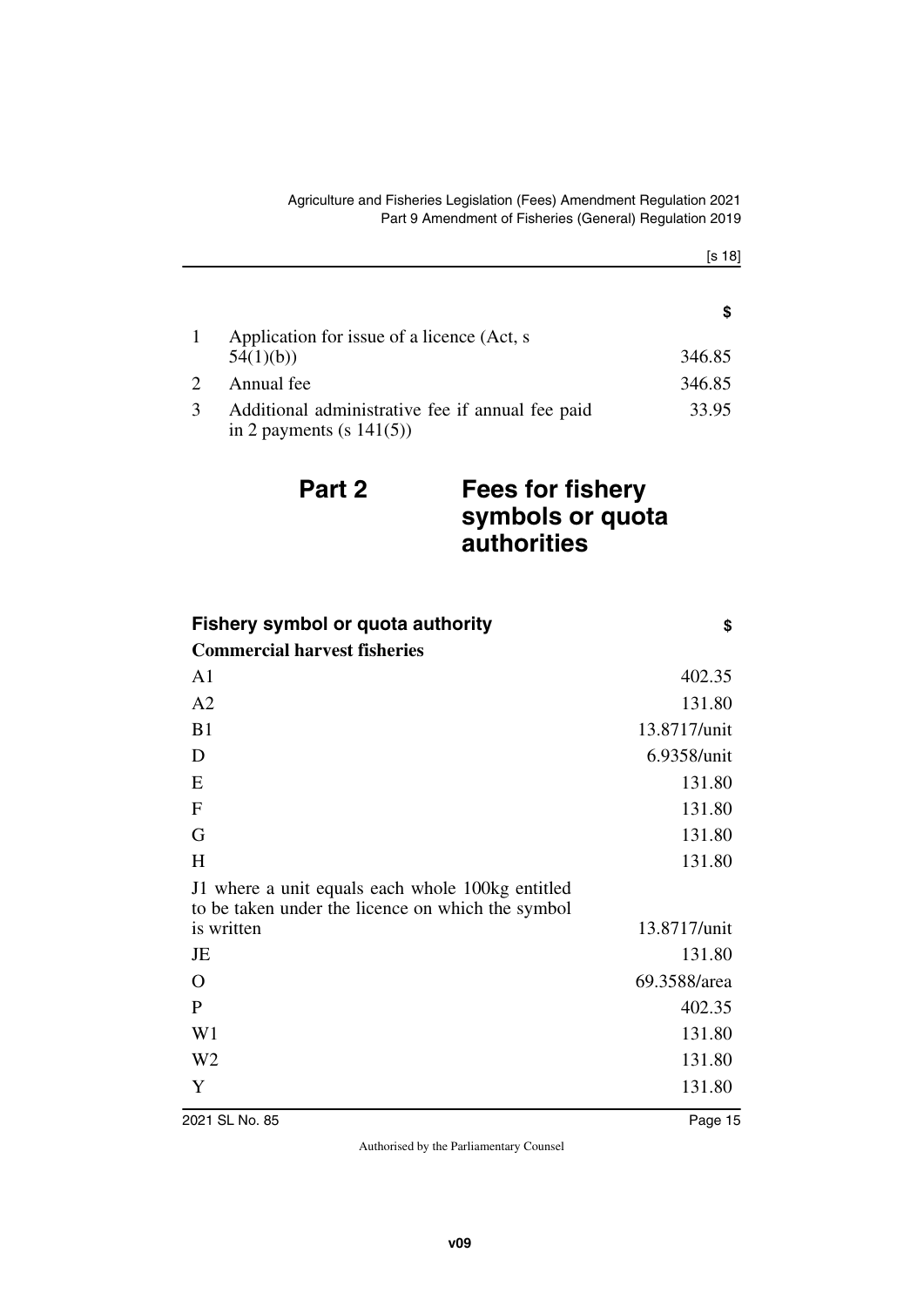[s 18]

| <b>Fishery symbol or quota authority</b><br><b>Commercial line fisheries</b> | \$        |
|------------------------------------------------------------------------------|-----------|
| L1                                                                           | 402.35    |
| L2                                                                           | 402.35    |
| L3                                                                           | 402.35    |
| L4                                                                           | 1,179.00  |
| L8                                                                           | 1,179.00  |
| <b>Commercial net fisheries</b>                                              |           |
| K1                                                                           | 804.65    |
| K2                                                                           | 804.65    |
| K3                                                                           | 804.65    |
| K4                                                                           | 804.65    |
| K <sub>5</sub>                                                               | 804.65    |
| K <sub>6</sub>                                                               | 804.65    |
| K7                                                                           | 804.65    |
| K <sub>8</sub>                                                               | 804.65    |
| N1                                                                           | 402.35    |
| N2                                                                           | 804.65    |
| N <sub>3</sub>                                                               | 1,526.05  |
| N <sub>4</sub>                                                               | 3,051.90  |
| N10                                                                          | 1,179.00  |
| N11                                                                          | 208.05    |
| N12                                                                          | 24,243.05 |
| N13                                                                          | 13,468.40 |
| <b>East coast trawl fishery</b>                                              |           |
| M1                                                                           | nil       |
| M <sub>2</sub>                                                               | 1,179.00  |
| T1                                                                           | nil       |
| T <sub>2</sub>                                                               | nil       |
| T <sub>5</sub>                                                               | 402.35    |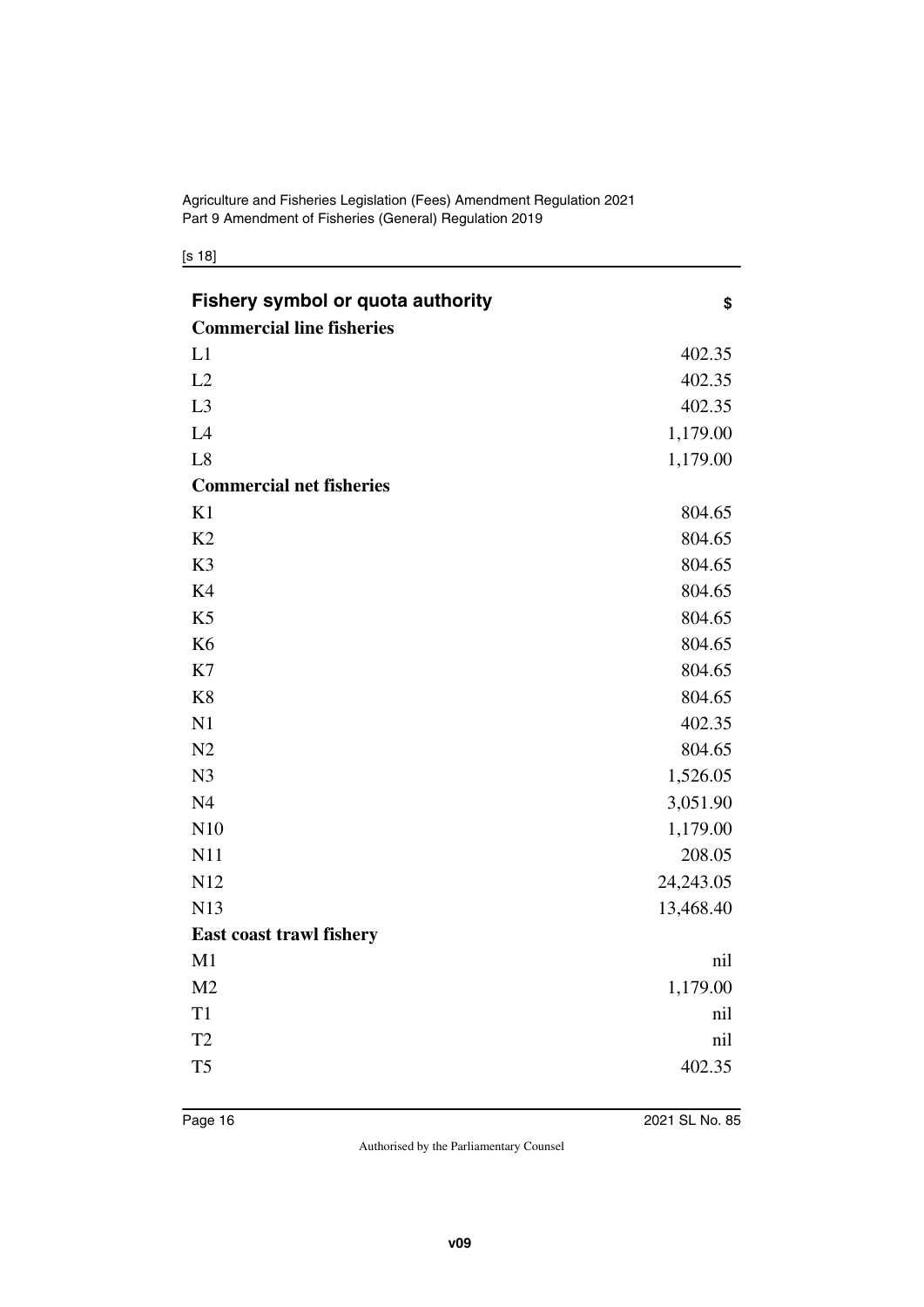|                                                                                                          | [s 18]         |
|----------------------------------------------------------------------------------------------------------|----------------|
| <b>Fishery symbol or quota authority</b>                                                                 | \$             |
| <b>T6</b>                                                                                                | 402.35         |
| T7                                                                                                       | 402.35         |
| T <sub>8</sub>                                                                                           | 402.35         |
| T <sub>9</sub>                                                                                           | 402.35         |
| T1 effort unit                                                                                           | 0.4165         |
| T <sub>2</sub> effort unit                                                                               | 0.4165         |
| <b>Other commercial fisheries</b>                                                                        |                |
| <b>SM</b>                                                                                                | nil            |
| SM unit                                                                                                  | 0.2080         |
| C1                                                                                                       | 402.35         |
| C <sub>2</sub>                                                                                           | nil            |
| C <sub>3</sub>                                                                                           | 402.35         |
| ITQ unit                                                                                                 | 1.0404         |
| R where a unit equals each 1kg of (whole weight)<br>fish entitled to be taken under the licence on which | $0.4165$ /unit |
| the symbol is written<br>S                                                                               | 804.65         |
| T <sub>4</sub>                                                                                           | 402.35         |
|                                                                                                          |                |
| T4-ITQ unit                                                                                              | 0.03885        |
| <b>RO</b>                                                                                                | nil            |
| CT line unit                                                                                             | 0.4165         |
| OS line unit                                                                                             | 0.2080         |
| RTE line unit                                                                                            | 0.2080         |
| Fee for all fishery symbols and quota authorities                                                        |                |
| Additional administrative fee if annual fee paid in<br>2 payments (s $141(5)$ )                          | 33.95          |

### **Part 3 Other fees**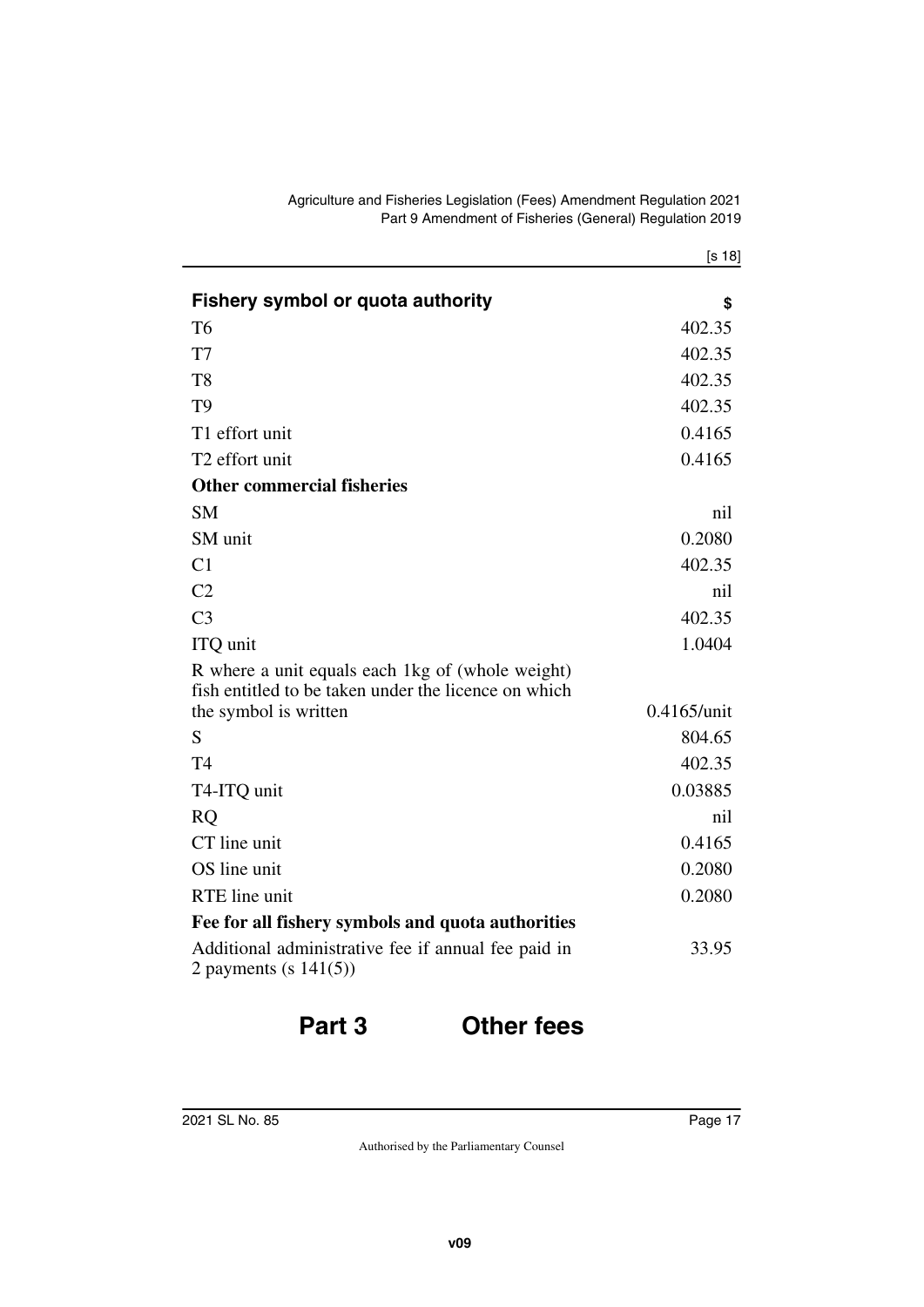| ۰. | ۰. |
|----|----|
|----|----|

|                |                                                                     |          |                                                                                                                                                                                               | \$       |
|----------------|---------------------------------------------------------------------|----------|-----------------------------------------------------------------------------------------------------------------------------------------------------------------------------------------------|----------|
| $\mathbf{1}$   | Application for developmental fishing permit<br>(Act, s 54(1)(b))   |          |                                                                                                                                                                                               | 6,520.05 |
| 2              |                                                                     | 54(1)(b) | Application for indigenous fishing permit (Act, s                                                                                                                                             | nil      |
| 3              | Application for stocked impoundment permit<br>$(Act, s 54(1)(b))$ — |          |                                                                                                                                                                                               |          |
|                |                                                                     |          | (a) if the permit is issued for 1 week                                                                                                                                                        | 12.00    |
|                | (b)                                                                 |          | if the permit is issued for 1 year to a person<br>who holds-                                                                                                                                  |          |
|                |                                                                     | (i)      | a Queensland Government seniors<br>card; or                                                                                                                                                   |          |
|                |                                                                     | (ii)     | any of the following cards issued by<br>the Commonwealth department<br>in<br>which the Social Security Act 1991<br>(Cwlth) or the Veterans' Entitlements<br>Act 1986 (Cwlth) is administered— |          |
|                |                                                                     |          | (A) a pensioner concession card;                                                                                                                                                              |          |
|                |                                                                     |          | (B) a health care card;                                                                                                                                                                       |          |
|                |                                                                     |          | (C) a repatriation health card for all<br>conditions                                                                                                                                          | 41.00    |
|                | (c)                                                                 | other    | if the permit is issued for 1 year to a person<br>than<br>person mentioned<br>in<br>$\mathbf{a}$<br>paragraph (b)                                                                             | 57.00    |
| $\overline{4}$ |                                                                     | 54(1)(b) | Application for general fisheries permit (Act, s                                                                                                                                              | 346.85   |
| 5              |                                                                     |          | Request to amend a licence under section<br>$63(4)(d)$ of the Act—                                                                                                                            |          |
|                | (a)                                                                 |          | if the request is to replace a boat identified<br>in the licence                                                                                                                              | 173.45   |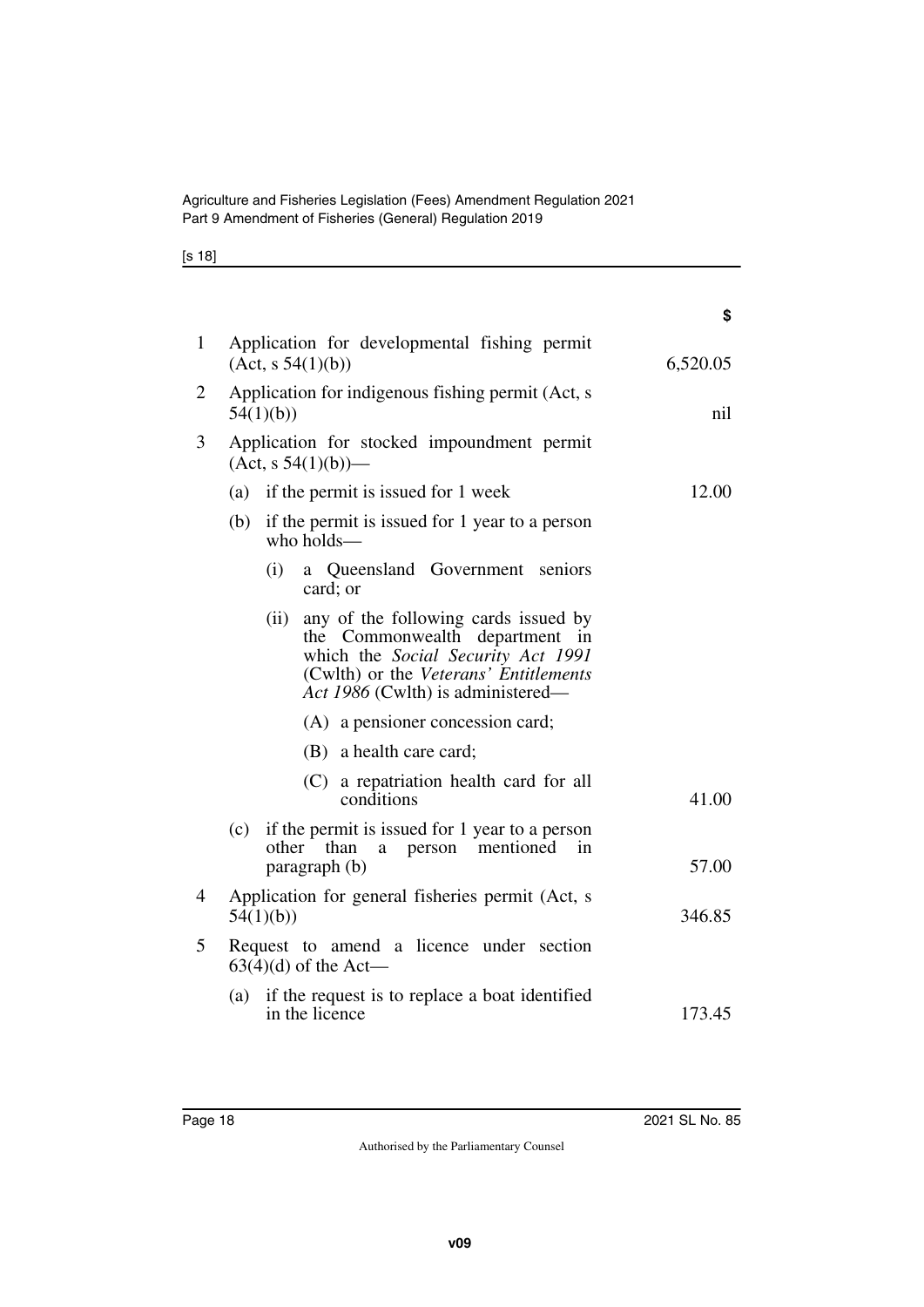[s 18]

|    |                                                                                                                                                | \$                                                                                                                                                                                       |
|----|------------------------------------------------------------------------------------------------------------------------------------------------|------------------------------------------------------------------------------------------------------------------------------------------------------------------------------------------|
|    | otherwise<br>(b)                                                                                                                               | at reasonable<br>cost, but no<br>more than<br>actual cost                                                                                                                                |
| 6  | Application to move a fishery symbol to another<br>licence (Fisheries (Commercial Fisheries)<br><i>Regulation 2019</i> , section $62(3)(b)(i)$ | 173.45                                                                                                                                                                                   |
| 7  | Application to register the transfer of an<br>authority (Act, s $65A(4)$ )—                                                                    |                                                                                                                                                                                          |
|    | for a temporary transfer under s 65C of the<br>(a)<br>Act                                                                                      | 34.75                                                                                                                                                                                    |
|    | (b) otherwise                                                                                                                                  | 173.45                                                                                                                                                                                   |
| 8  | Application for a replacement authority (Act, s<br>71(2)(b)                                                                                    | 34.75                                                                                                                                                                                    |
| 9  | Fee for a person to inspect, take extracts from, or<br>obtain a copy of details in, the register (Act, s<br>73(4)                              | the reasonable<br>cost, but no<br>more than the<br>actual cost, of<br>allowing the<br>person to<br>inspect, take<br>extracts from,<br>or obtain a copy<br>of details in, the<br>register |
| 10 | Application for a certificate about an authority<br>(Act, s 74(3))                                                                             | 173.45                                                                                                                                                                                   |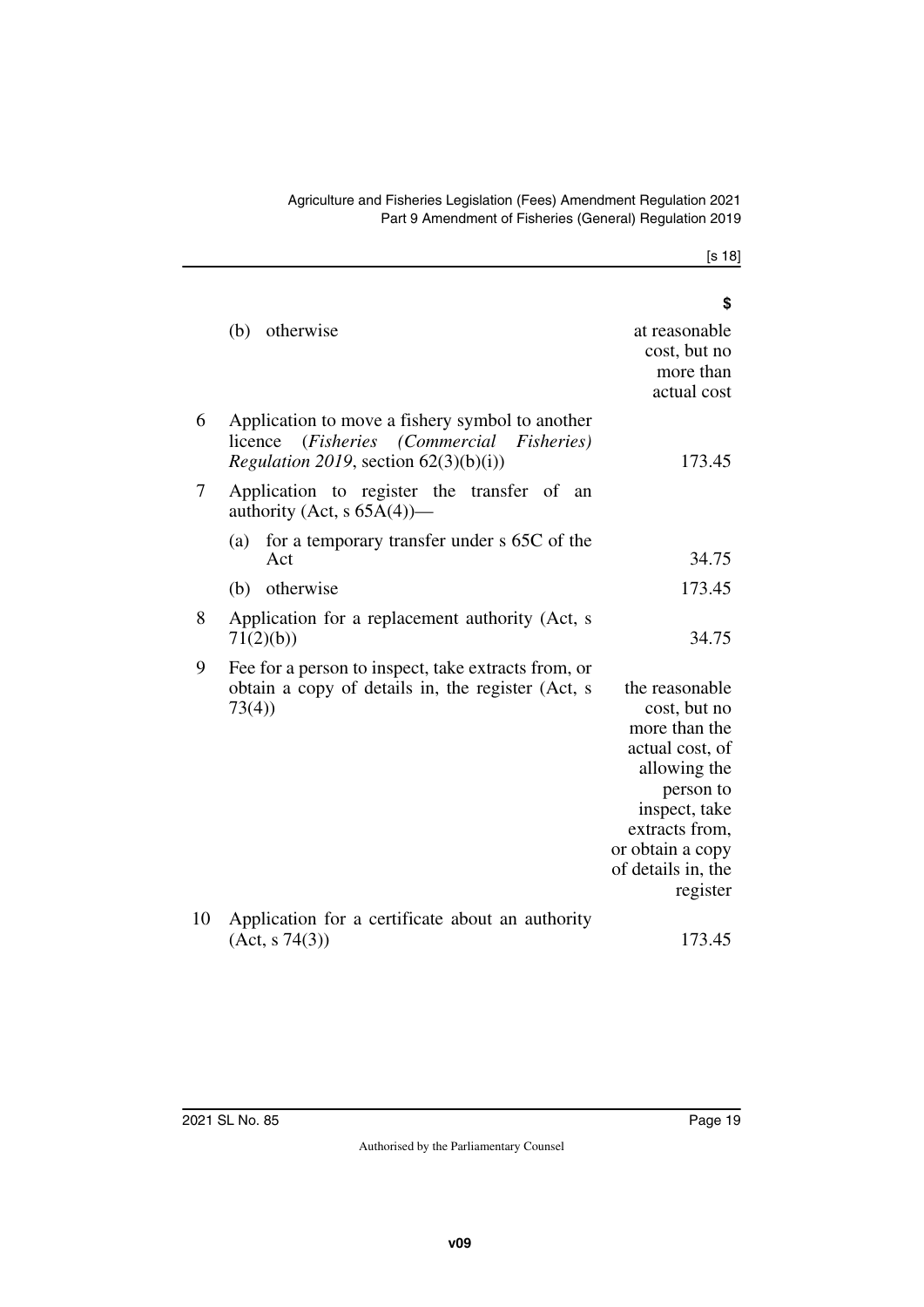<span id="page-19-1"></span><span id="page-19-0"></span>[s 19]

### **Part 10 Amendment of Fisheries Legislation Amendment Regulation 2020**

#### <span id="page-19-2"></span>**19 Regulation amended**

<span id="page-19-3"></span>This part amends the *Fisheries Legislation Amendment Regulation 2020*.

#### <span id="page-19-4"></span>**20 Insertion of new s 192A**

<span id="page-19-5"></span>After section 192—

*insert—*

#### <span id="page-19-7"></span><span id="page-19-6"></span>**192A Amendment of s 141 (Additional provision about annual fees for a licence, fishery symbol or quota authority)**

(1) Section 141(2)(b)—

*omit, insert—*

- (b) for a licence stated in schedule 6, part 1—in 2 equal payments of the sum of the amount of the fee and the additional administrative fee, with—
	- (i) 1 payment before the start of the financial year; and
	- (ii) the other payment at least 6 months before the end of the financial year.
- (2) Section  $141(3)(b)$ , from 'licence' to 'authority'—

*omit, insert—*

licence

(3) Section 141(5), definition *additional administrative fee*—

*omit, insert—*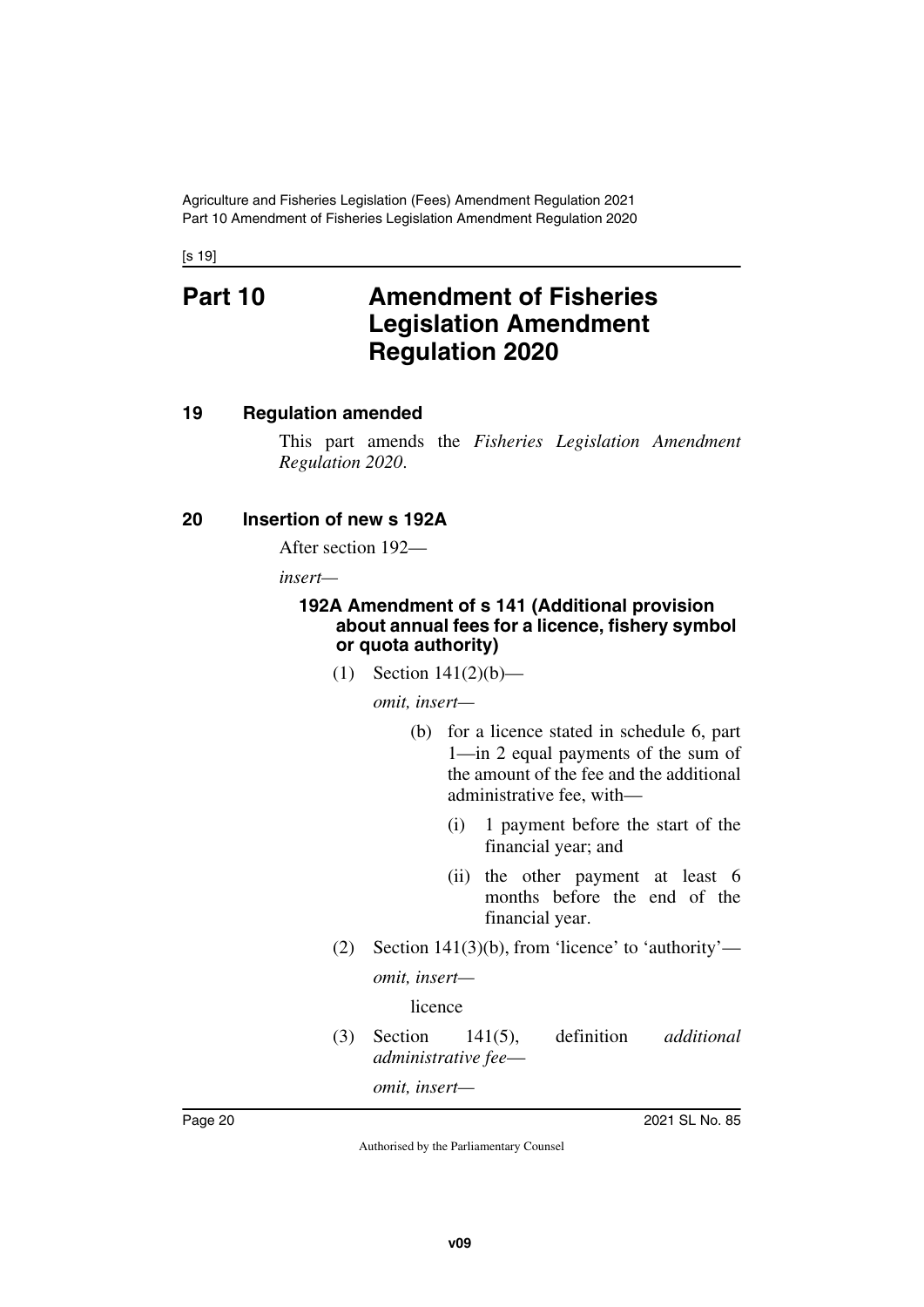Agriculture and Fisheries Legislation (Fees) Amendment Regulation 2021 Part 10 Amendment of Fisheries Legislation Amendment Regulation 2020

[s 21]

*additional administrative fee* means the additional administrative fee stated in schedule 6, part 1.

*Editor's note—*

Legislation ultimately amended—

*Fisheries (General) Regulation 2019*

### <span id="page-20-0"></span>**21 Amendment of s 195 (Amendment of sch 6 (Other fees))**

<span id="page-20-1"></span>Section 195(1), inserted schedule 6, part 2—

*omit, insert—*

### **Part 2 Fees for fishery symbols or quota authorities**

| <b>Fishery symbol or quota authority</b> |        |
|------------------------------------------|--------|
| <b>East coast trawl fishery</b>          |        |
| M <sub>1</sub>                           | nil    |
| M <sub>2</sub>                           | 402.35 |
| T <sub>1</sub>                           | nil    |
| T <sub>2</sub>                           | nil    |
| T <sub>5</sub>                           | 402.35 |
| T <sub>6</sub>                           | 402.35 |
| T7                                       | 402.35 |
| T <sub>8</sub>                           | 402.35 |
| T <sub>9</sub>                           | 402.35 |
| effort unit for a trawl region           | 0.4165 |
| <b>Commercial line fisheries</b>         |        |
| L1                                       | 402.35 |
| L2                                       | 402.35 |
| L <sub>3</sub>                           | 402.35 |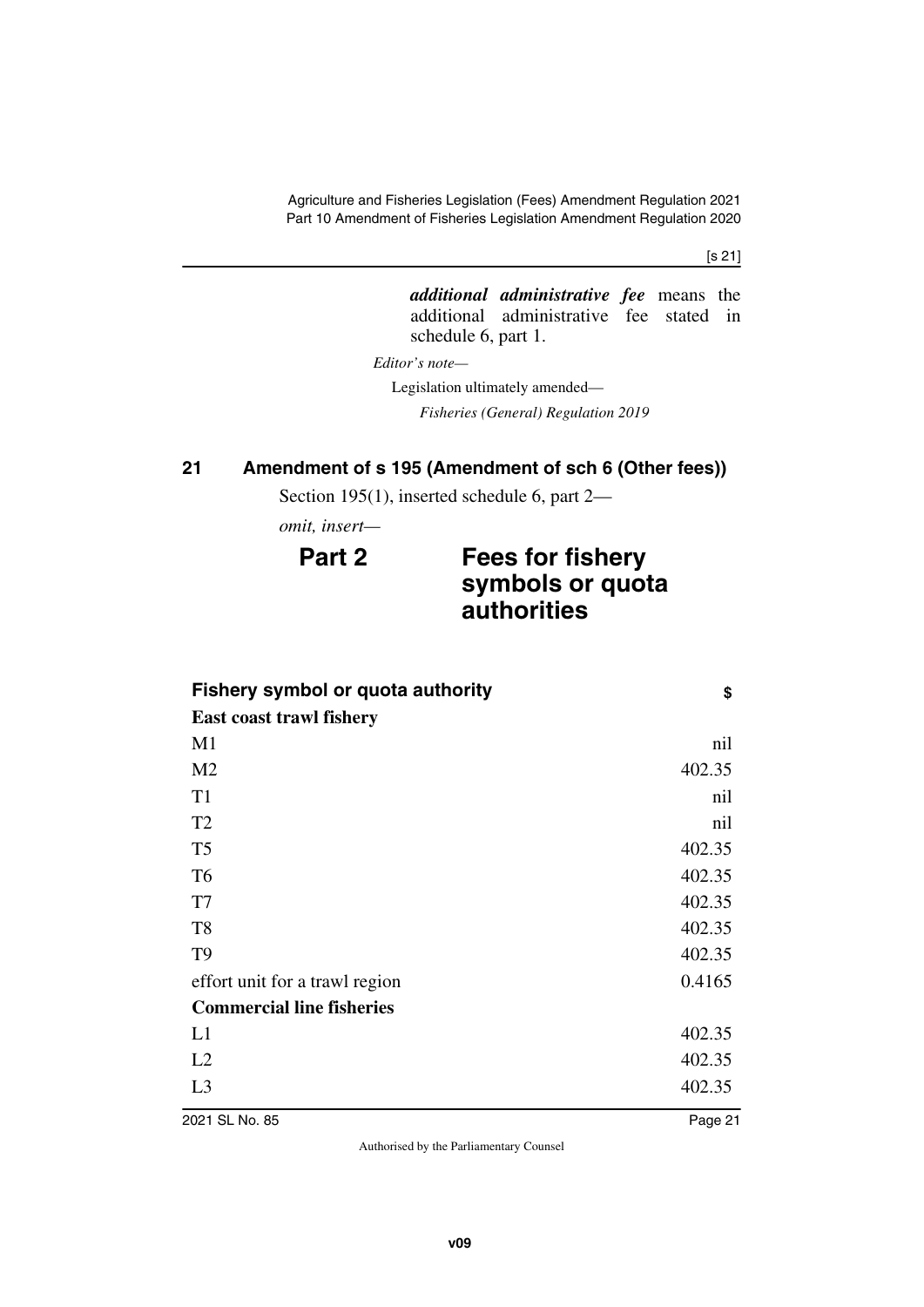Agriculture and Fisheries Legislation (Fees) Amendment Regulation 2021 Part 10 Amendment of Fisheries Legislation Amendment Regulation 2020

[s 21]

| <b>Fishery symbol or quota authority</b> | \$        |
|------------------------------------------|-----------|
| L4                                       | 1,179.00  |
| L8                                       | 1,179.00  |
| <b>Commercial net fisheries</b>          |           |
| K1                                       | 804.65    |
| K <sub>2</sub>                           | 804.65    |
| K <sub>3</sub>                           | 804.65    |
| K4                                       | 804.65    |
| K <sub>5</sub>                           | 804.65    |
| K <sub>6</sub>                           | 804.65    |
| K7                                       | 804.65    |
| K <sub>8</sub>                           | 804.65    |
| N1                                       | 402.35    |
| N <sub>2</sub>                           | 804.65    |
| N <sub>3</sub>                           | 1,526.05  |
| N <sub>4</sub>                           | 3,051.90  |
| N10                                      | 1,179.00  |
| N11                                      | 208.05    |
| N12                                      | 24,243.05 |
| N13                                      | 13,468.40 |
| ENL-ITQ unit                             | 0.10      |
| <b>Commercial crab fisheries</b>         |           |
| C1                                       | 402.35    |
| C2                                       | nil       |
| C <sub>3</sub>                           | 402.35    |
| C <sub>2</sub> -ITQ unit                 | 1.0404    |
| <b>BC1-ITQ</b> unit                      | 3.48      |
| EC1-ITQ unit                             | 2.43      |
| GC1-ITQ unit                             | 3.88      |
| <b>Hand-harvest fisheries</b>            |           |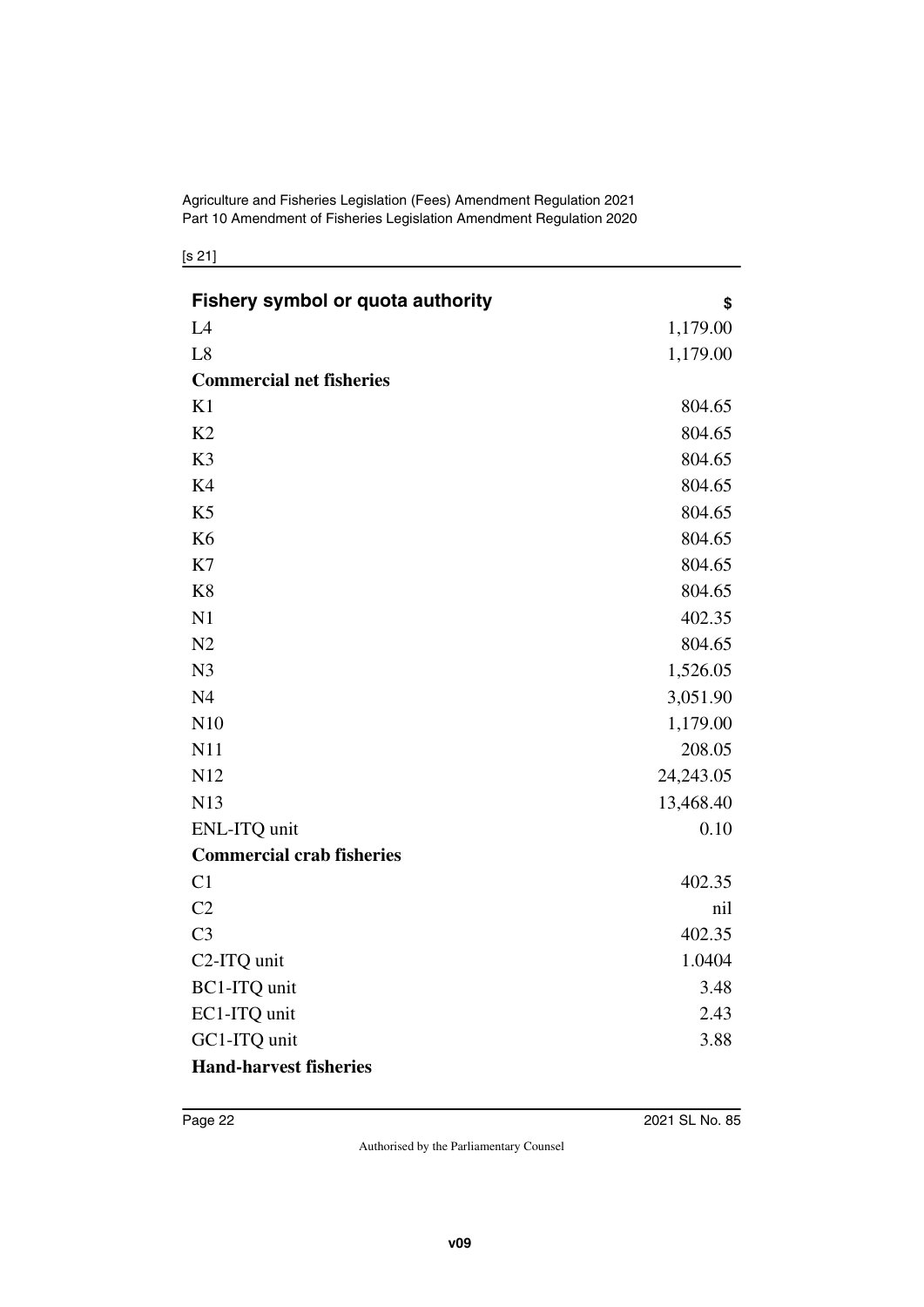| Agriculture and Fisheries Legislation (Fees) Amendment Regulation 2021 |  |
|------------------------------------------------------------------------|--|
| Part 10 Amendment of Fisheries Legislation Amendment Regulation 2020   |  |

|                                          | [s 21]       |
|------------------------------------------|--------------|
| <b>Fishery symbol or quota authority</b> | \$           |
| A <sub>1</sub>                           | 402.35       |
| A2                                       | 131.80       |
| E                                        | 131.80       |
| ${\bf F}$                                | 131.80       |
| G                                        | 131.80       |
| H                                        | 131.80       |
| JE                                       | 131.80       |
| $\mathbf{O}$                             | 69.3588/area |
| $\mathbf P$                              | 402.35       |
| W <sub>1</sub>                           | 131.80       |
| W <sub>2</sub>                           | 131.80       |
| Y                                        | 131.80       |
| B1B-ITQ unit                             | 0.138717     |
| B1W-ITQ unit                             | 0.138717     |
| B1O-ITQ unit                             | 0.138717     |
| DO-ITQ unit                              | 0.069358     |
| DS-ITQ unit                              | 0.069358     |
| J1-ITQ unit                              | 0.138717     |
| R-ITQ unit                               | 0.4165/unit  |
| <b>Other commercial fisheries</b>        |              |
| <b>SM</b>                                | nil          |
| SM unit                                  | 0.2080       |
| S                                        | 804.65       |
| T4                                       | 402.35       |
| T4-ITQ unit                              | 0.03885      |
| <b>RQ</b>                                | nil          |
| CT line unit                             | 0.4165       |
| OS line unit                             | 0.2080       |
| RTE line unit                            | 0.2080       |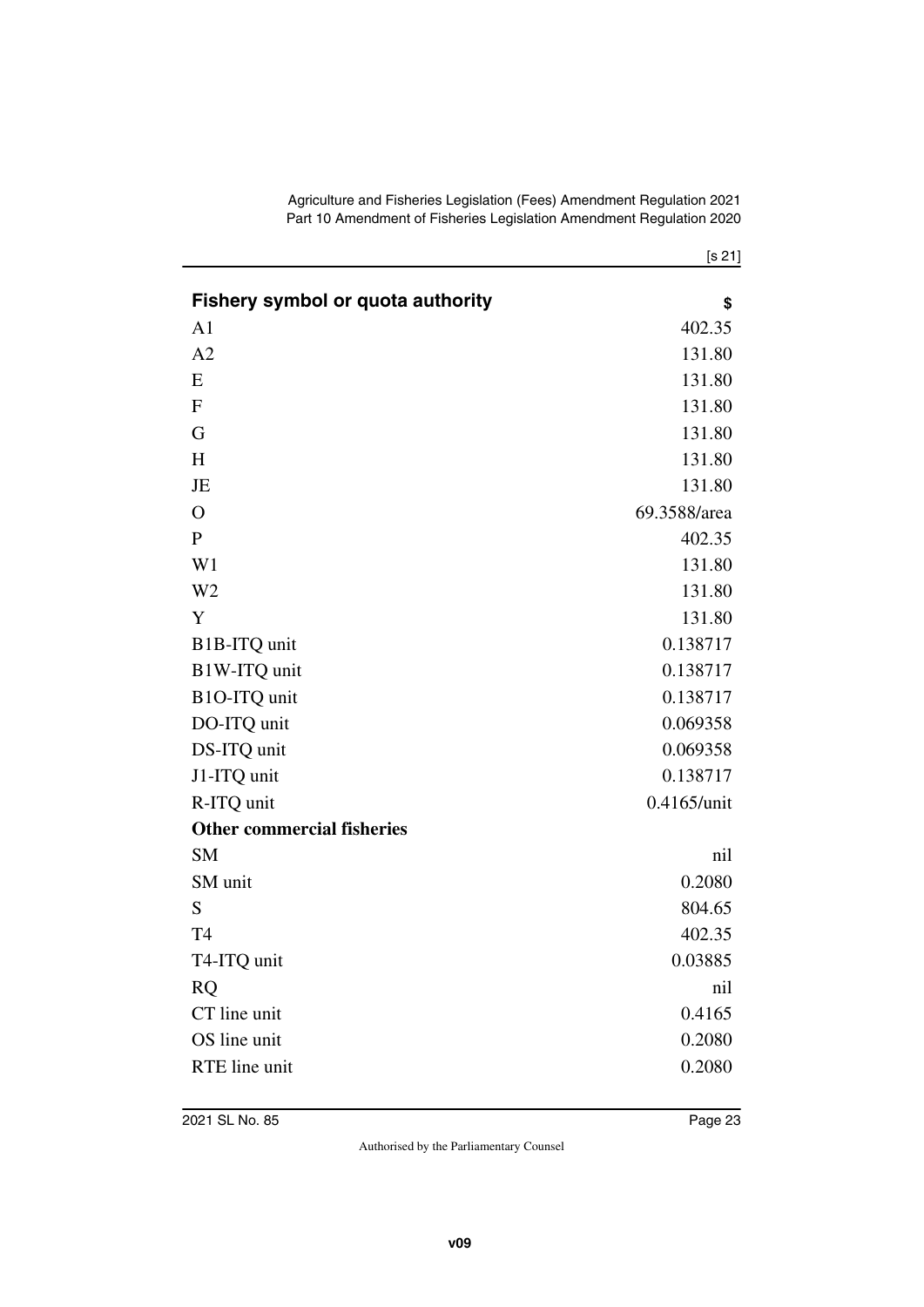Agriculture and Fisheries Legislation (Fees) Amendment Regulation 2021 Part 11 Amendment of Food Production (Safety) Regulation 2014

[s 22]

*Editor's note—*

Legislation ultimately amended—

<span id="page-23-1"></span>• *Fisheries (General) Regulation 2019*

### <span id="page-23-0"></span>**Part 11 Amendment of Food Production (Safety) Regulation 2014**

#### <span id="page-23-2"></span>**22 Regulation amended**

<span id="page-23-3"></span>This part amends the *Food Production (Safety) Regulation 2014*.

<span id="page-23-4"></span>**23 Amendment of s 29 (Fees for accreditation—Act, s 44)**

<span id="page-23-5"></span>Section 29(2) and (3), '2021'—

*omit, insert—*

2022

<span id="page-23-7"></span><span id="page-23-6"></span>**24 Amendment of s 31 (Fees for approval as auditor—Act, s 60)**

Section 31(2) and (3), '2021'—

*omit, insert—*

2022

### <span id="page-23-8"></span>**25 Replacement of sch 1 (Fees)**

<span id="page-23-9"></span>Schedule 1—

<span id="page-23-10"></span>*omit, insert—*

### **Schedule 1 Fees**

<span id="page-23-11"></span>sections 29 and 31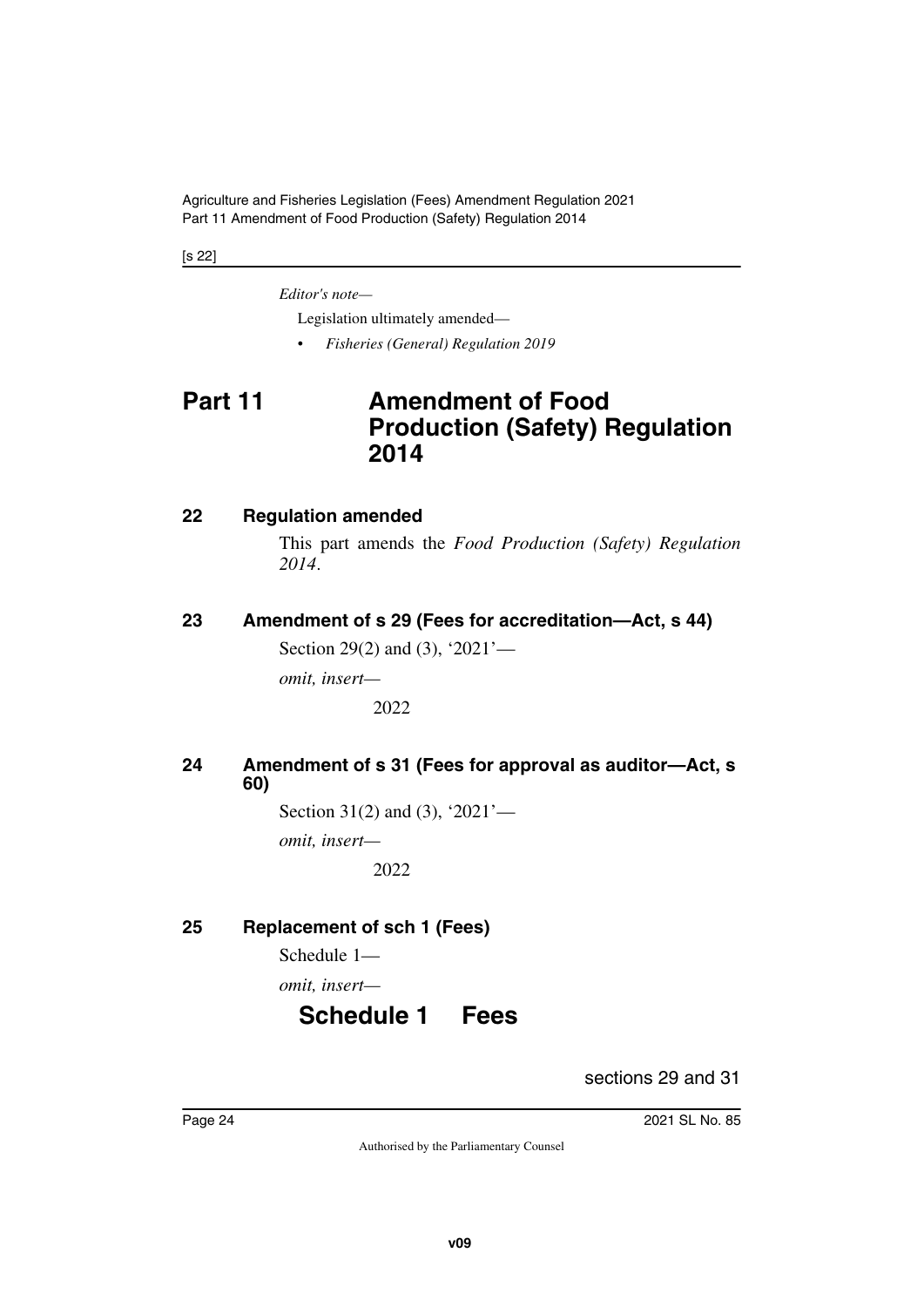Agriculture and Fisheries Legislation (Fees) Amendment Regulation 2021 Part 11 Amendment of Food Production (Safety) Regulation 2014

[s 25]

|   | Part 1            | <b>Fees for accreditation</b>                     |
|---|-------------------|---------------------------------------------------|
|   | <b>Division 1</b> | <b>Application fee</b>                            |
|   | Column 1          | Column 2 Column 3                                 |
|   |                   | 2022<br>2021<br>amount of amount of<br>fee<br>fee |
|   |                   | \$<br>S                                           |
| 1 | Application fee   | 168.75<br>171.60                                  |

### **Division 2 Accreditation fees**

| Column 1 | Column <sub>2</sub>                                            |                                                                                              |                               | Column 3 Column 4        |  |
|----------|----------------------------------------------------------------|----------------------------------------------------------------------------------------------|-------------------------------|--------------------------|--|
|          |                                                                | for the accreditation                                                                        | amount<br>of fee              | 2022<br>amount<br>of fee |  |
|          |                                                                |                                                                                              | \$                            | S                        |  |
|          |                                                                |                                                                                              |                               |                          |  |
| (a)      | or from meat<br>retail premises or<br>a meat retail<br>vehicle |                                                                                              | 540.50                        | 549.70                   |  |
|          | if carried out for                                             | dairy scheme                                                                                 |                               | 8,452.05 8,595.75        |  |
|          | scheme produce                                                 | meat scheme                                                                                  |                               |                          |  |
|          |                                                                | <b>Activity</b><br>Accredited processing<br>$\text{activity}$ —<br>(b)<br>the exportation of | if carried out on meat scheme | Food safety scheme 2021  |  |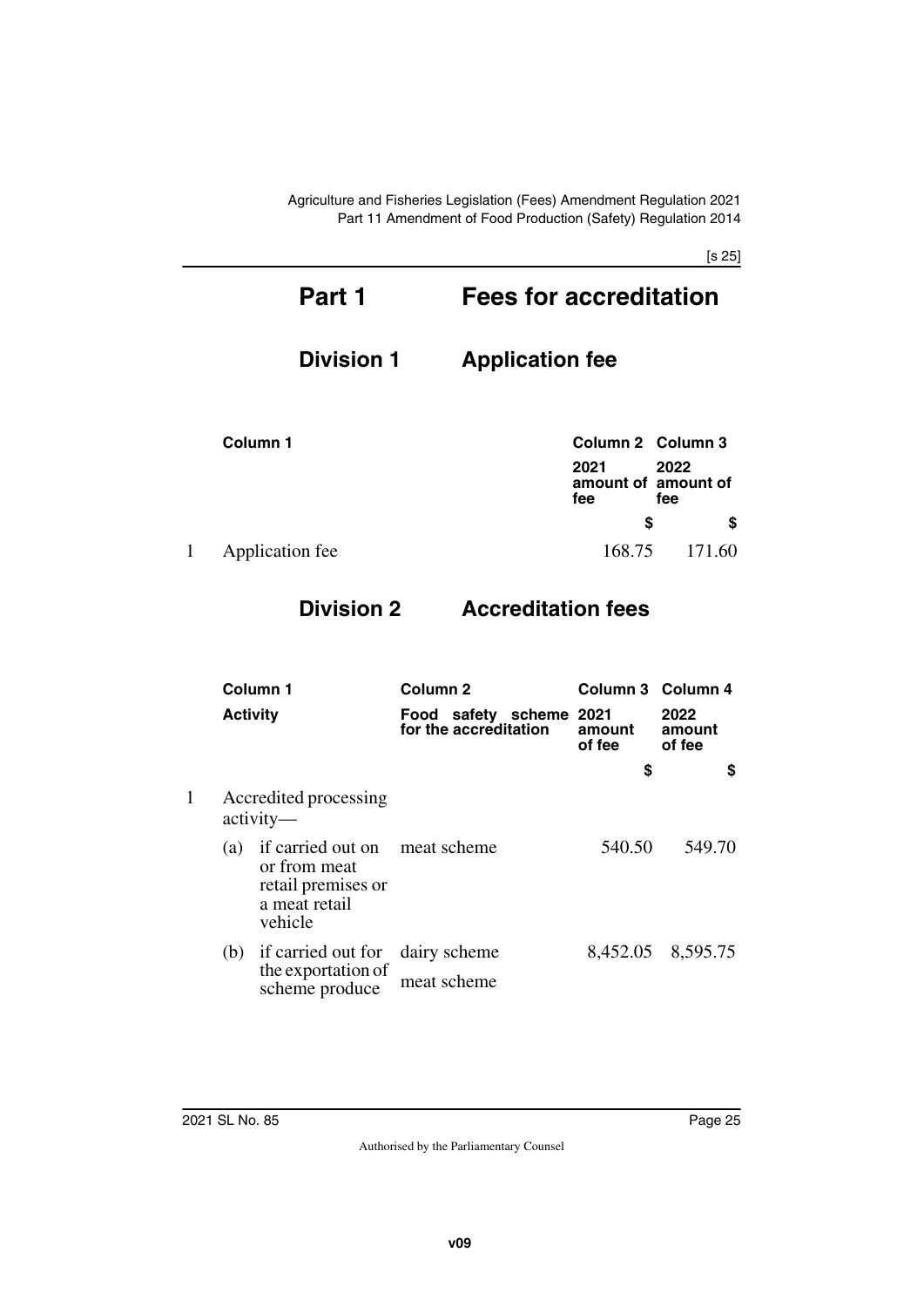Agriculture and Fisheries Legislation (Fees) Amendment Regulation 2021 Part 11 Amendment of Food Production (Safety) Regulation 2014

|   | Column 1<br><b>Activity</b>                                                                             | Column <sub>2</sub><br>Food safety scheme 2021<br>for the accreditation | Column 3 Column 4<br>amount<br>of fee | 2022<br>amount<br>of fee |
|---|---------------------------------------------------------------------------------------------------------|-------------------------------------------------------------------------|---------------------------------------|--------------------------|
|   |                                                                                                         |                                                                         | \$                                    | \$                       |
|   | otherwise<br>(c)                                                                                        | dairy scheme                                                            | 1,689.90                              | 1,718.65                 |
|   |                                                                                                         | egg scheme                                                              |                                       |                          |
|   |                                                                                                         | meat scheme                                                             |                                       |                          |
|   |                                                                                                         | seafood scheme                                                          |                                       |                          |
| 2 | Accredited producing                                                                                    | dairy scheme                                                            | 422.25                                | 429.45                   |
|   | activity                                                                                                | egg scheme                                                              |                                       |                          |
|   |                                                                                                         | meat scheme                                                             |                                       |                          |
|   |                                                                                                         | seafood scheme                                                          |                                       |                          |
| 3 | Temperature<br>controlled storage                                                                       | meat scheme                                                             | 303.95                                | 309.10                   |
|   |                                                                                                         | seafood scheme                                                          |                                       |                          |
| 4 | Transporting                                                                                            | meat scheme                                                             | 303.95                                | 309.10                   |
| 5 | Wild animal                                                                                             | meat scheme                                                             | 303.95                                | 309.10                   |
|   | harvesting                                                                                              | seafood scheme                                                          |                                       |                          |
| 6 | Another accreditation<br>activity for which a<br>fee is not already<br>prescribed under<br>items 1 to 5 | dairy scheme                                                            | 286.90                                | 291.80                   |
|   |                                                                                                         | egg scheme                                                              |                                       |                          |
|   |                                                                                                         | meat scheme                                                             |                                       |                          |
|   |                                                                                                         | seafood scheme                                                          |                                       |                          |

[s 25]

### **Part 2 Fees for approval as auditor**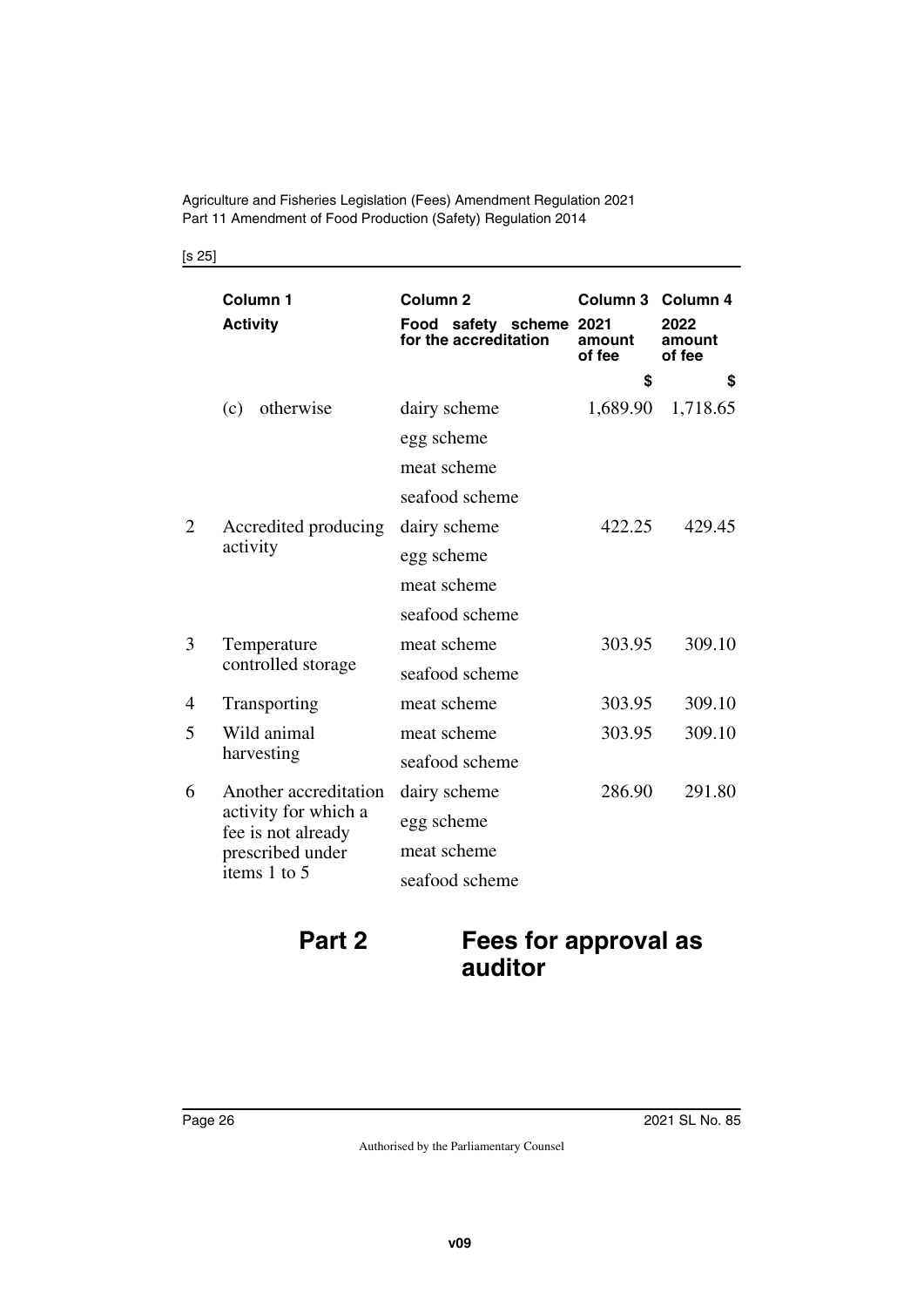[s 26]

|   | Column 1             |             | Column 2 Column 3                  |
|---|----------------------|-------------|------------------------------------|
|   |                      | 2021<br>fee | 2022<br>amount of amount of<br>fee |
|   |                      | S           | S                                  |
| 1 | Application fee      | 168.75      | 171.60                             |
|   | Auditor approval fee | 591.30      | 601.35                             |

### <span id="page-26-0"></span>**Part 12 Amendment of Veterinary Surgeons Regulation 2016**

#### <span id="page-26-2"></span>**26 Regulation amended**

<span id="page-26-5"></span><span id="page-26-3"></span><span id="page-26-1"></span>This part amends the *Veterinary Surgeons Regulation 2016*.

#### <span id="page-26-4"></span>**27 Replacement of sch 3 (Fees)**

Schedule 3—

*omit, insert—*

### <span id="page-26-7"></span><span id="page-26-6"></span>**Schedule 3 Fees**

section 28

**\$**

|   | Application for registration (Act, s $19(1)(c)$ )—                                                    |        |
|---|-------------------------------------------------------------------------------------------------------|--------|
|   | as a veterinary surgeon<br>(a)                                                                        | 131.50 |
|   | (b) as a veterinary specialist                                                                        | 164.35 |
| 2 | Application for registration as a veterinary surgeon for a<br>limited period (Act, $s$ 19B $(2)(b)$ ) | 73.65  |
|   | Restoration of name (Act, s $17(5)$ )—                                                                |        |
|   |                                                                                                       |        |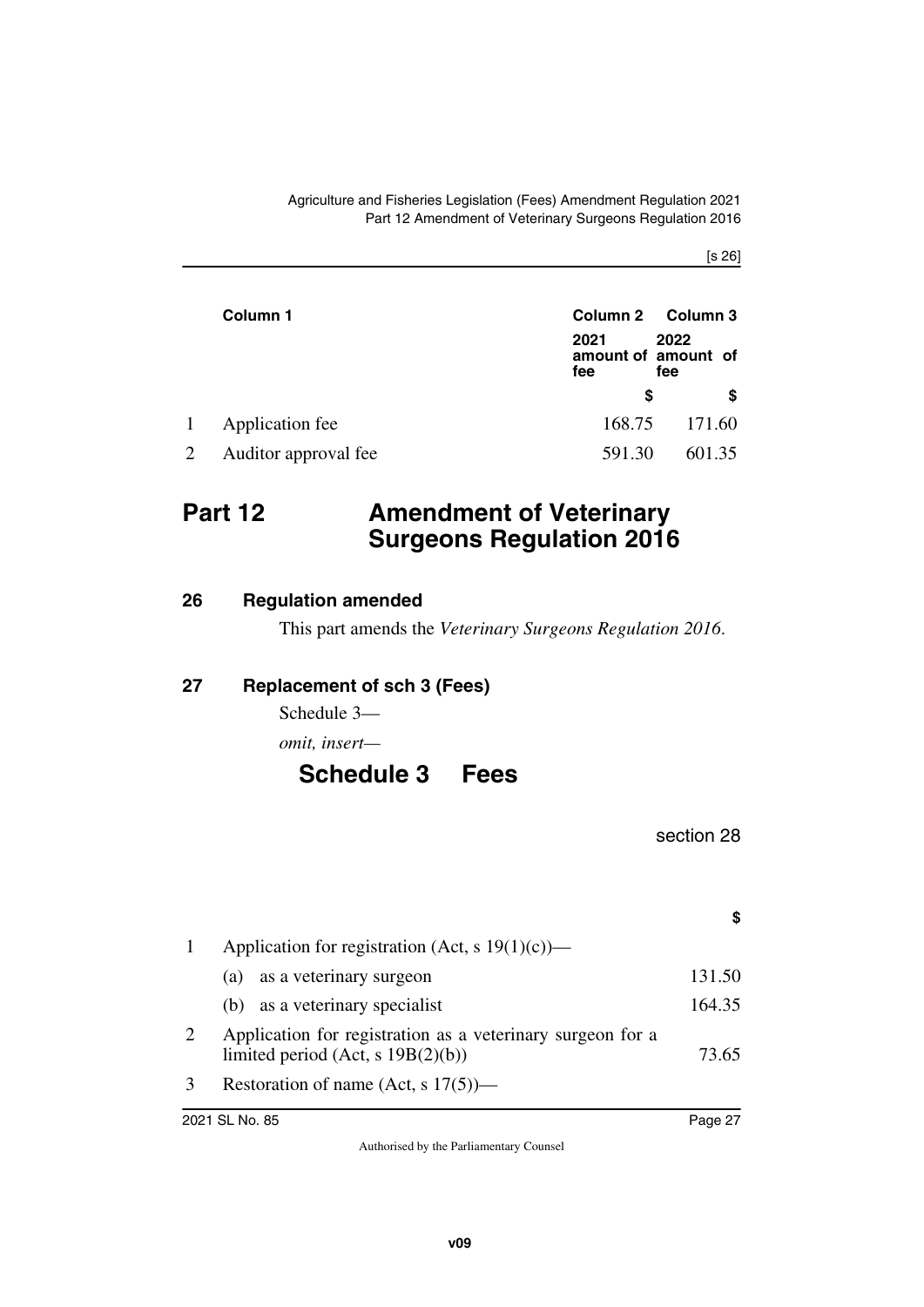Agriculture and Fisheries Legislation (Fees) Amendment Regulation 2021 Part 12 Amendment of Veterinary Surgeons Regulation 2016

|--|--|

|   | (a)   | to the register of veterinary surgeons                                                                                                | 164.35 |
|---|-------|---------------------------------------------------------------------------------------------------------------------------------------|--------|
|   |       | (b) to the register of veterinary specialists                                                                                         | 164.35 |
| 4 |       | Issue of a duplicate certificate of registration under section<br>20 of the Act (Act, s $37(2)(e)$ )                                  | 73.65  |
| 5 |       | Application for an approval (Act, $s$ 18A(2)(c))                                                                                      | 271.60 |
| 6 |       | Application for special registration (Act, s 19E(2)(b))—                                                                              |        |
|   | (a)   | as a veterinary surgeon                                                                                                               | 131.50 |
|   |       | (b) as a veterinary specialist                                                                                                        | 164.35 |
| 7 |       | Fee for each 12-month period of special registration (Act,<br>s $19E(3)(a)$ —                                                         |        |
|   | (a)   | as a veterinary surgeon                                                                                                               | 271.60 |
|   | (b)   | as a veterinary specialist                                                                                                            | 381.20 |
| 8 |       | Annual fee (Act, s $17(1)$ )—                                                                                                         |        |
|   | (a)   | for the first year of registration for a veterinary<br>surgeon who-                                                                   |        |
|   |       | became a holder of a degree or diploma or<br>(i)<br>member of a college or other body mentioned in<br>section $18(1)$ of the Act; and |        |
|   |       | has not previously been registered<br>(ii)<br>as<br>a<br>veterinary surgeon                                                           | 203.75 |
|   | (b)   | for a veterinary surgeon who-                                                                                                         |        |
|   |       | is 55 years or older; and<br>(i)                                                                                                      |        |
|   |       | is not engaged in the practice of veterinary<br>(ii)<br>science; and                                                                  |        |
|   |       | (iii) is resident in the Commonwealth                                                                                                 | 135.80 |
|   | (c)   | for a veterinary surgeon other than a veterinary<br>surgeon mentioned in paragraph (a) or (b)                                         | 271.60 |
| 9 | 17(1) | Additional annual fee for a veterinary specialist (Act, s                                                                             | 109.60 |
|   |       |                                                                                                                                       |        |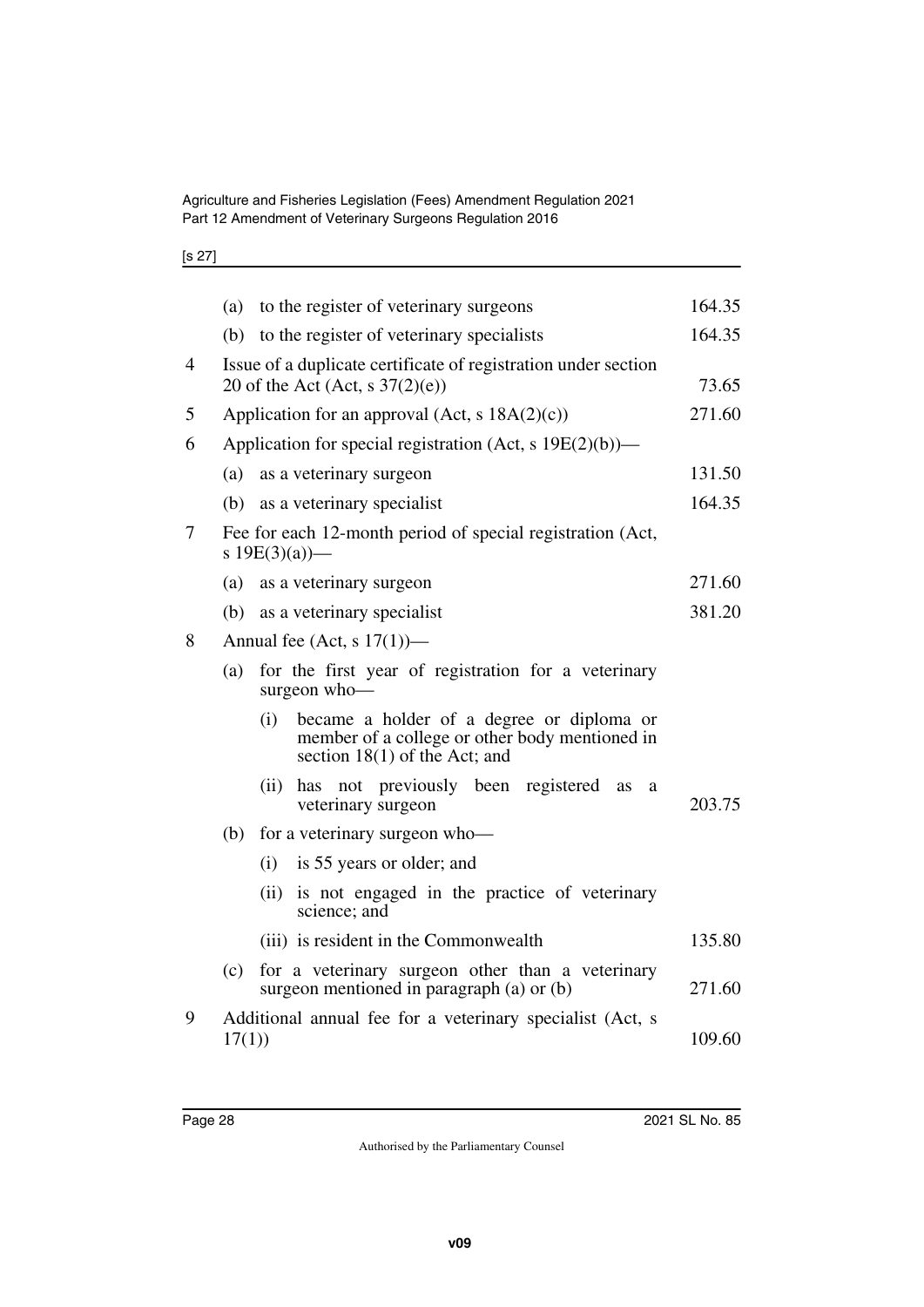|     | 10 Application for approval to use premises as veterinary<br>premises (Act, s $25A(2)(c)$ )—                                                 |        |
|-----|----------------------------------------------------------------------------------------------------------------------------------------------|--------|
| (a) | for an application for which the board requires the<br>applicant to allow an inspection of the premises<br>under section $25B(b)$ of the Act | 741.20 |
|     | (b) for another application                                                                                                                  | 247.00 |